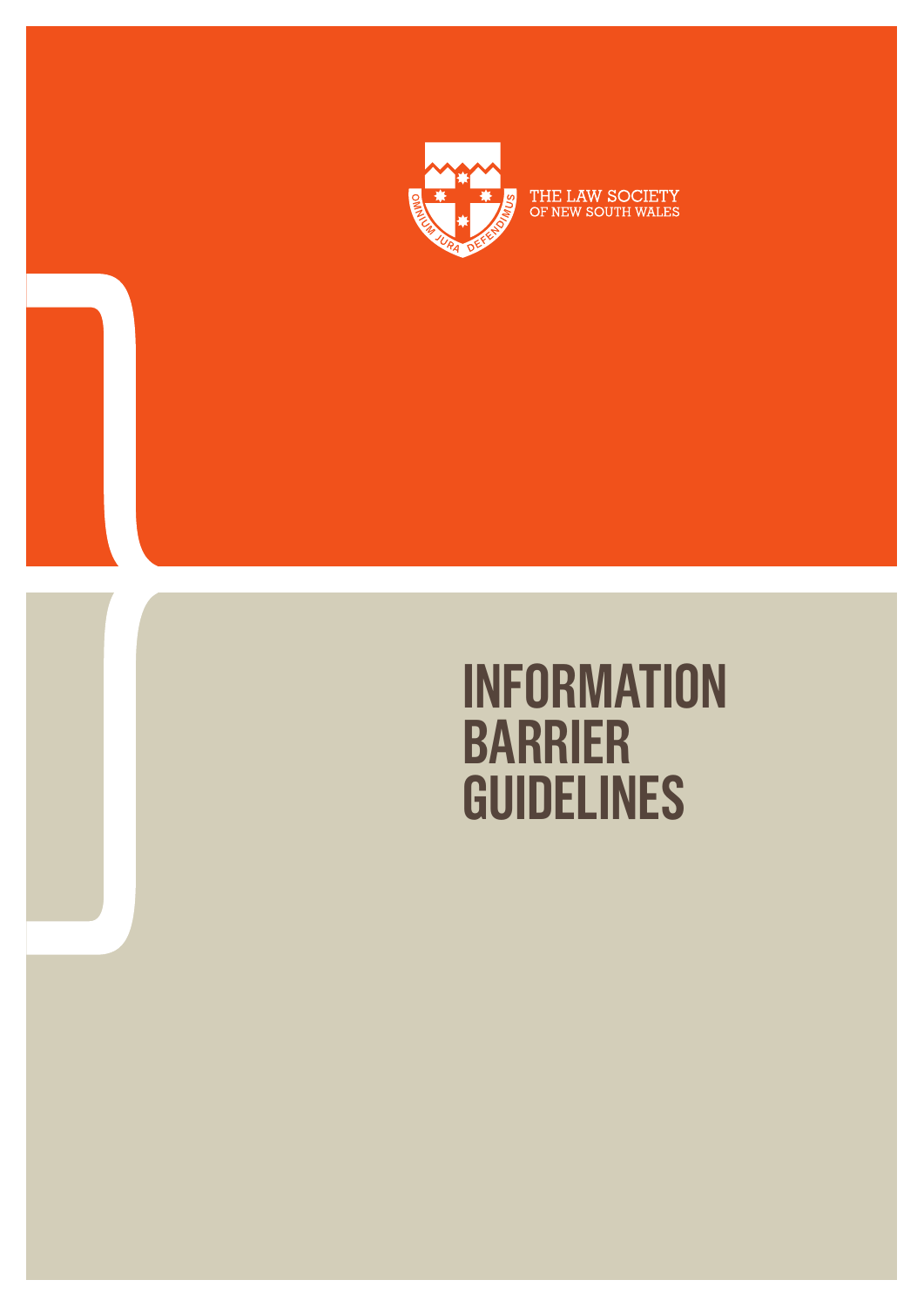©2015 The Law Society of New South Wales, ACN 000 000 699, ABN 98 696 304 966.

Except as permitted under the *Copyright Act 1968* (Cth), no part of this publication may be reproduced without the specific written permission of the Law Society of New South Wales.

#### Disclaimer

This publication has been produced solely for law practices to provide general information of an introductory nature about information barriers. It is a general guide only and is not exhaustive of issues which may be encountered. While every care has been taken in the production of this publication, no legal responsibility or liability is accepted, warranted or implied by the authors or the Law Society of New South Wales and any liability is hereby expressly disclaimed.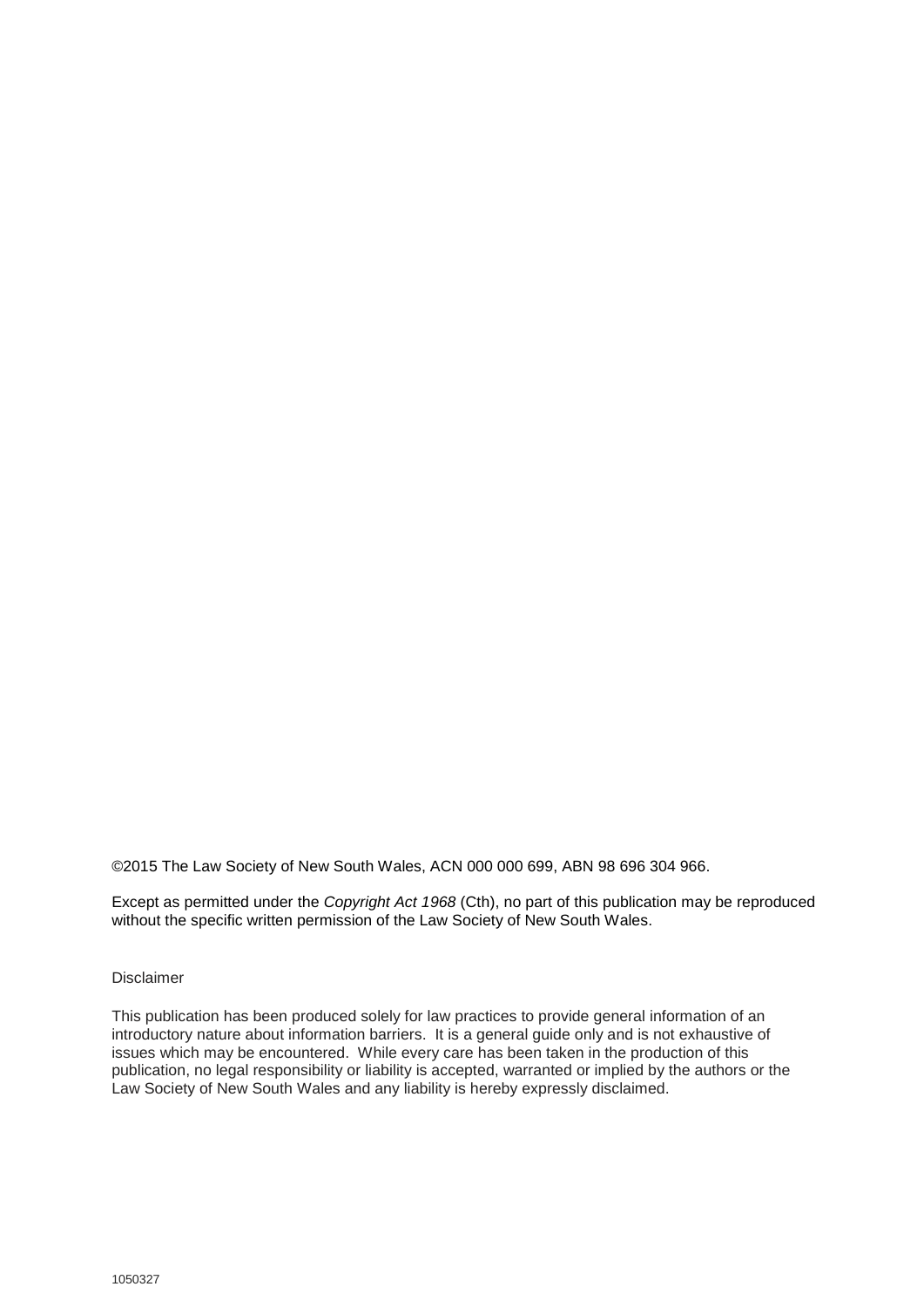#### **These guidelines have been prepared by the Law Society of New South Wales**

Their aim is to assist law practices guard against the risk of a breach of the duty of confidentiality owed to former clients. By providing guidance on the factors typically taken into account in constructing an effective barrier these guidelines may assist to reduce the occurrence of successful challenges in the courts and otherwise to the effectiveness of information barriers.

An information barrier, properly constructed taking into account the issues set out in these guidelines, is an important element in ensuring that the duty of confidentiality is maintained and allowing a law practice to act against a former client without breaching its duty to preserve the confidences of that client. It may also present an effective rebuttal of the presumption of imputed knowledge.

These guidelines are intended to provide a fair and objective basis upon which to assess the adequacy of measures taken by a law practice. It is important to note that whether an information barrier will be effective depends on the facts of each individual case.

An information barrier is of itself no solution to a situation where there is a conflict of interest between one client and another client of the law practice. An information barrier does not remove the fiduciary duty of undivided loyalty which a law practice owes to a client. In such situations a law practice may only act with the fully informed consent of both clients.

The Law Society encourages law practices to employ these steps as minimum standards, adding additional safeguards where appropriate when an information barrier is to be established. They should be read in conjunction with the existing rules and law relating to confidentiality.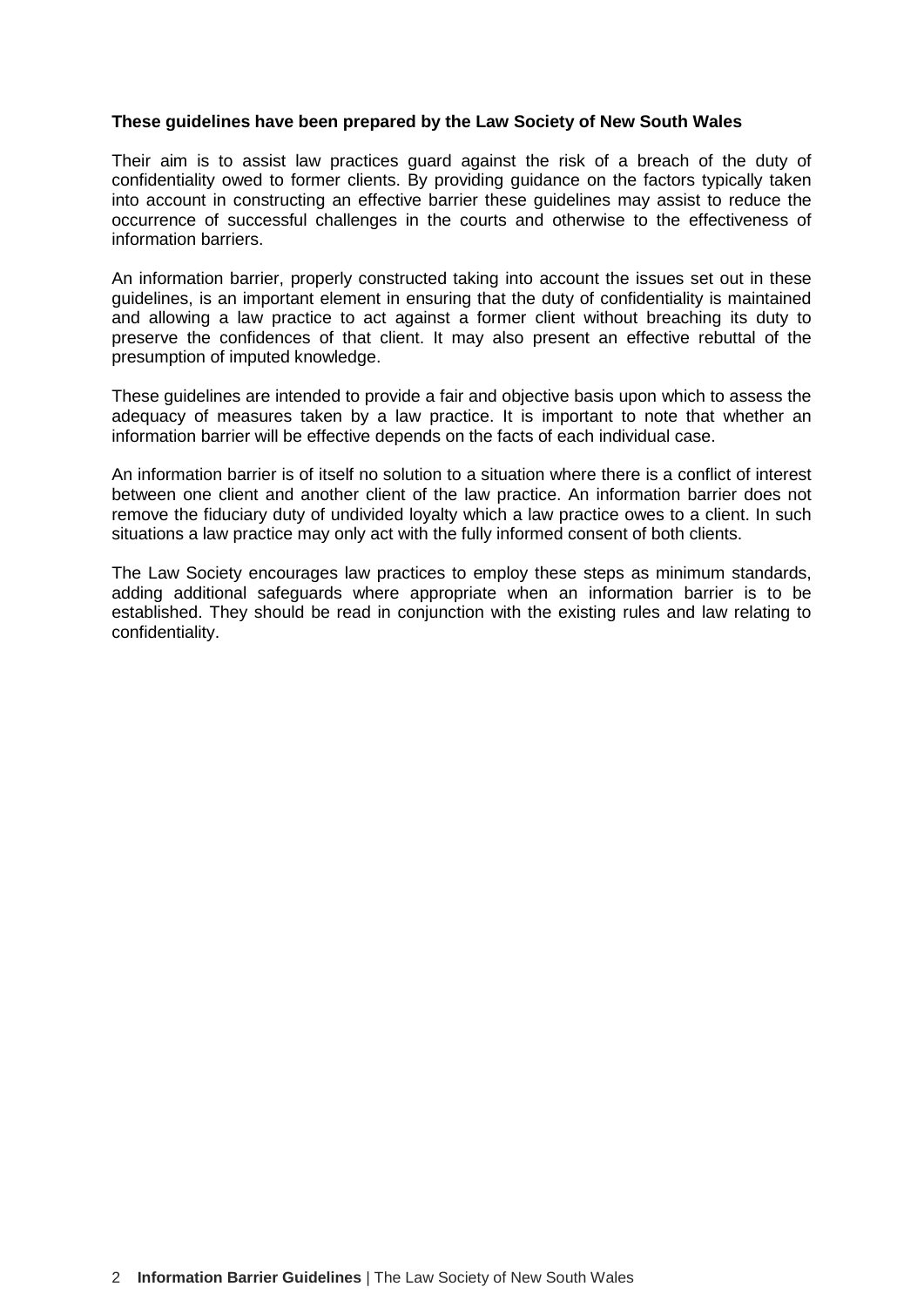# **INFORMATION BARRIER GUIDELINES, COMMON QUESTIONS, COMMENTARY AND EXAMPLES**

# **CONTENTS:**

# **1. INFORMATION BARRIER GUIDELINES**

# **2. COMMON QUESTIONS**

- **2.1** What is an information barrier?
- **2.2** When can an information barrier be used?
- **2.3** Grounds for intervention duties owed to former clients and the court's inherent jurisdiction
- **2.4** The *rebuttable* presumption of imputed knowledge
- **2.5** What test is applied to an information barrier?
- **2.6** Why is the standard so high?
- **2.7** What amounts to "relevant confidential information"?
- **2.8** Commercial realism other factors to consider
- **2.9** Do information barriers apply only to successive retainers?
- **2.10** Do the information barrier guidelines apply to small law practices too?
- **2.11** Can an information barrier be used in criminal proceedings?
- **2.12** Do the guidelines only apply to cases before the courts?

# **3. COMMENTARY AND EXAMPLES**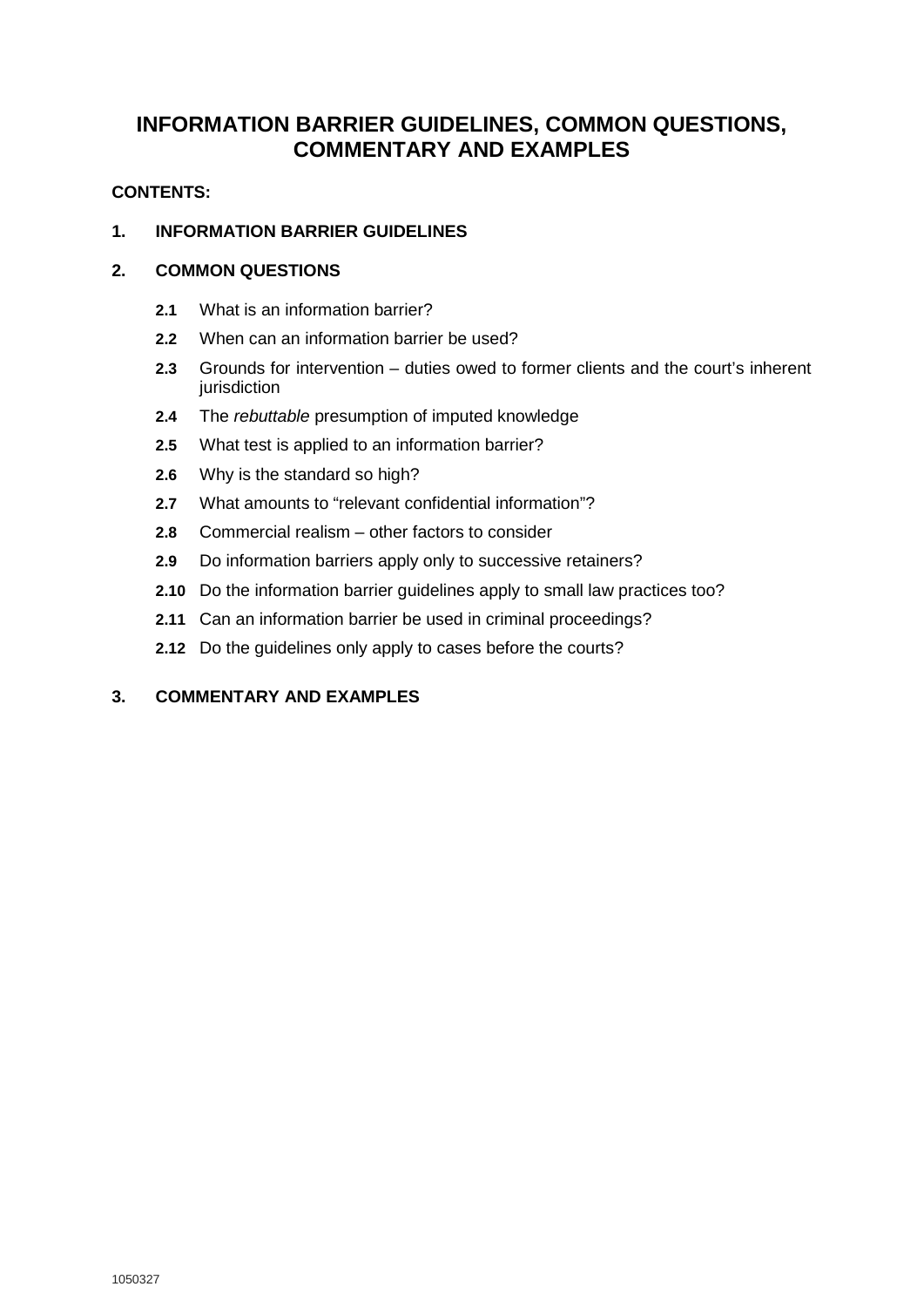# **1. INFORMATION BARRIER GUIDELINES**

In these guidelines:

*"Screened person"* means a person who possesses confidential information from one retainer which is relevant to another, current retainer. The screened person may be a partner, employee solicitor or other employee of the law practice.

*"Earlier matter"* means the retainer in which the confidential information was obtained, access to which the client in the current matter is not entitled.

- 1. The law practice should have documented protocols for setting up and maintaining information barriers. In all matters the law practice should carefully control access to any client information by personnel in the law practice in view of the possible requirement for an information barrier in the future.
- 2.
- (a) The law practice should nominate a compliance officer to oversee each information barrier.
- (b) The compliance officer:
	- (i) should be an experienced practitioner with appropriate knowledge of the rules and law relating to confidentiality, conflict of interest and information barriers;
	- (ii) will take appropriate steps to monitor compliance and deal with any breach or possible breach of an information barrier;
	- (iii) will undertake not to disclose any information about the earlier matter to personnel involved with the current matter.
- 3. The law practice should ensure the client in the current matter acknowledges in writing that the law practice's duty of disclosure to that client does not extend to any confidential information which may be held within the law practice as a result of the earlier matter and consents to the law practice acting on that basis.
- 4. All screened persons should be clearly identified and the compliance officer must keep a record of all screened persons.
- 5.
- (a) Each screened person should provide an undertaking to the law practice and the law practice should, where appropriate, provide an undertaking to the court confirming that:
	- (i) the screened person will not have, during the existence of the current matter, any involvement with the client or personnel involved with the current matter for the purposes of that current matter;
	- (ii) the screened person has not disclosed and will not disclose any confidential information about the earlier matter to any person other than to a person in accordance with the instructions or consent of the client in the earlier matter, a screened person or the compliance officer;
	- (iii) the screened person will, immediately upon becoming aware of any breach, or possible breach, of this undertaking, report it to the compliance officer who will take appropriate action.
- (b) In the event of files and/or information relating to the earlier matter being required to enable the law practice to comply with an obligation at law to provide information or to answer a complaint or defend a claim against the law practice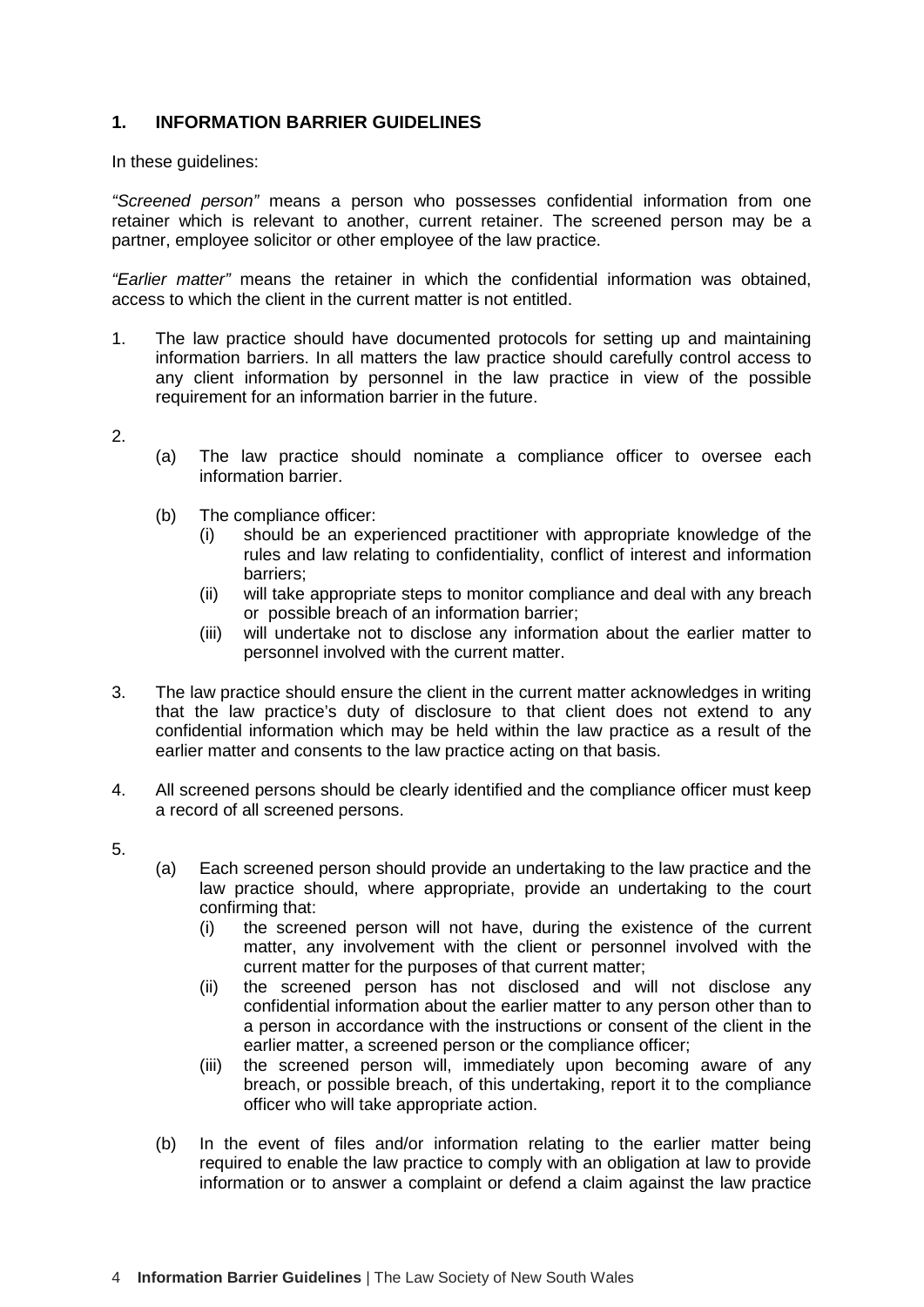the screened person must not pass the files and/or information to anyone other than the compliance officer, who may pass them on to a responsible officer of the legal practice who is not involved in the current matter so that the legal obligation can be honoured. Nothing in these guidelines is intended to restrict a law practice's rights to access and disclose any information relating to the earlier matter for the purposes of enabling the law practice to comply with any legal obligation.

- 6. Personnel involved with the current matter should not discuss the earlier matter with, or seek any relevant confidential information about the earlier matter from, any screened person. Such personnel should provide undertakings confirming that:
	- (a) no confidential information about the earlier matter has been disclosed to them;
	- (b) they will not have, during the existence of the current matter, any involvement with a screened person for the purposes of the current matter;
	- (c) they will not seek or receive any confidential information about the earlier matter from a screened person or in any other way; and
	- (d) they will, immediately upon becoming aware of any breach, or possible breach, of this undertaking report it to the compliance officer who will take appropriate action.
- 7.
- (a) Contact between personnel involved in the current matter and screened persons should be appropriately limited to ensure that the passage of information or documents between those involved in the current matter and screened persons does not take place.
- (b) The law practice should consider whether it is appropriate for such personnel to have contact with the client in other matters during the current matter.
- 8. The law practice should take steps to protect the confidentiality of all correspondence and other communications related to the earlier matter.
- 9.
- (a) Any files held by the law practice relating to the earlier matter should be stored in a secure place where they can only be accessed by screened persons and/or the compliance officer.
- (b) Access to any electronic files that the law practice holds relating to the earlier matter and other technological communications related to the earlier matter should be restricted to screened persons and/or the compliance officer. The law practice should set up appropriate forms of technological protection to ensure access is restricted.
- 10. The law practice should have an ongoing education program in place, including:
	- (a) education for all personnel about the law practice's protocol for protecting confidential information and for setting up and maintaining information barriers, including:
		- (i) employment terms for staff;
		- (ii) standard retainer terms with clients;
		- (iii) electronic and physical access to documents and files;
		- (iv) firm culture on such issues as discussion of client matters only on a "need to know" basis;
		- (v) sanctions for non-compliance; and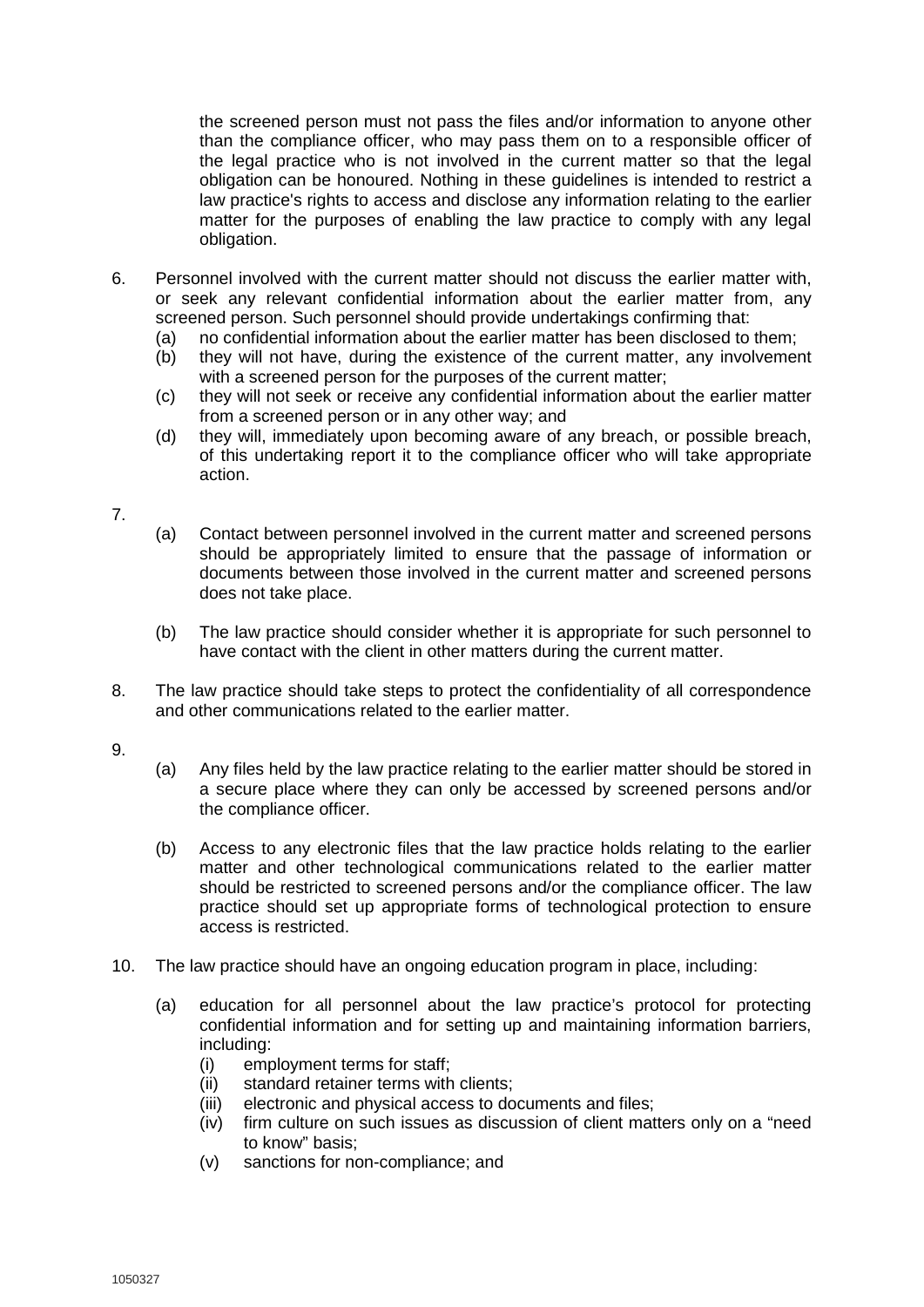(b) additional education for individuals involved in matters affected by an information barrier, including the arrangements in place for the particular case and sanctions for non-compliance.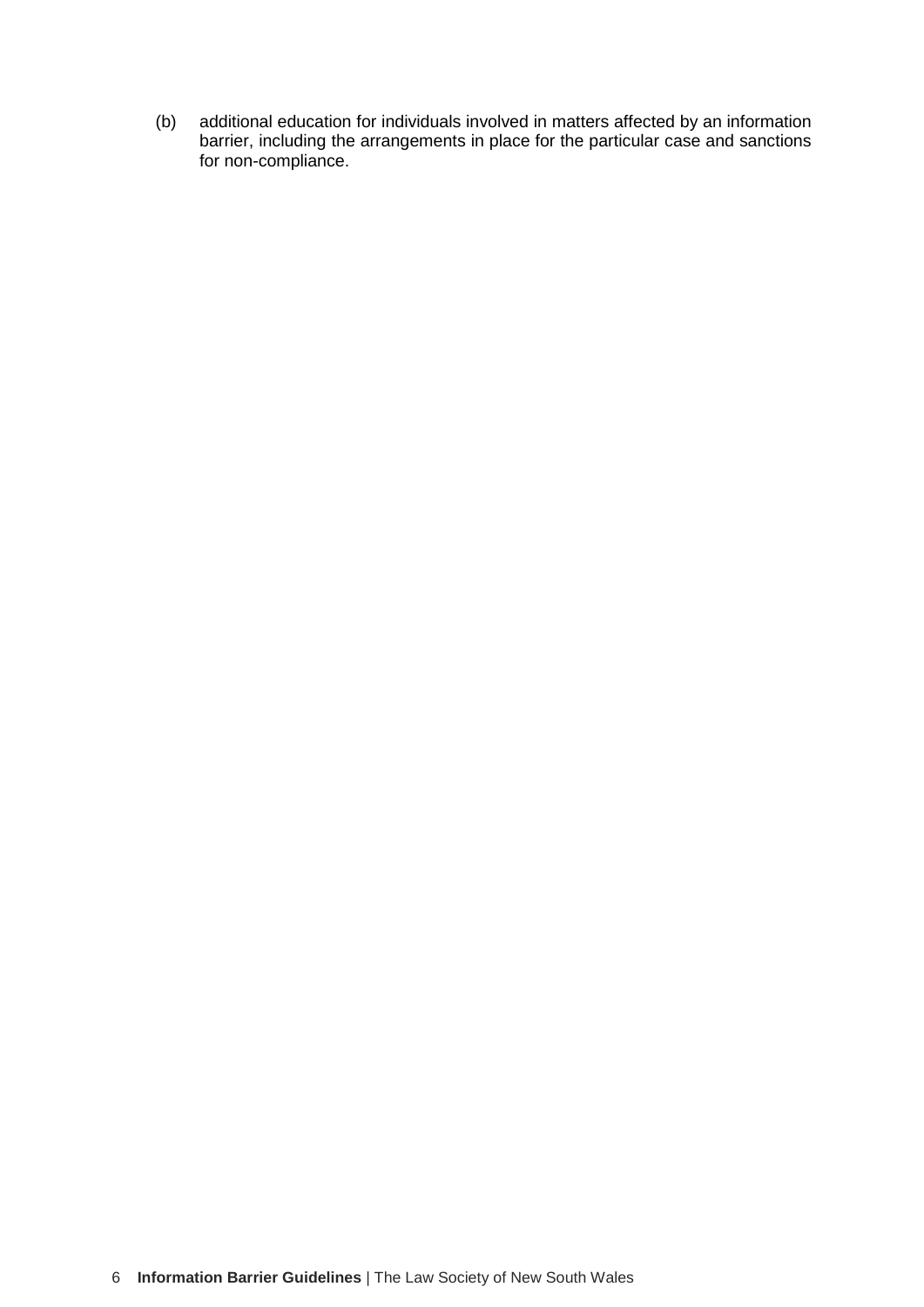# **2. COMMON QUESTIONS**

# **2.1 What is an information barrier?**

In *Prince Jefri Bolkiah v KPMG* [1999] 2 AC 222 *('Prince Jefri')* Lord Millett noted that information barriers (traditionally referred to as "Chinese Walls"):

… contemplate the existence of established organisational arrangements which preclude the passing of information in the possession of one part of the business to other parts of the business ... good practice requires there to be established institutional arrangements designed to prevent the flow of information between separate departments. Where effective arrangements are in place, they produce a modern equivalent of the circumstances which prevailed in *Rakusen's* case [1912] 1 Ch 831*.*

#### **2.2 When can an information barrier be used?**

These guidelines deal with the use of information barriers where a law practice acts for a current client against a former client for whom the law practice acted in an earlier matter. They do not address the use of information barriers in concurrent matters.

An unsatisfactory information barrier can result in enormous expense, inconvenience and loss of reputation. These guidelines are intended to assist firms to ensure that a necessary information barrier will be effective.<sup>1</sup>

The threshold question is not whether an information barrier can be set up to prevent a breach of duty arising from a conflict of interest and/or duties, but whether there is such a conflict at all which should prevent a law practice from acting against a former client.

### **2.3 Grounds for intervention – duties owed to former clients and the court's inherent jurisdiction**

The courts have recognised a number of bases for restraining a law practice from acting against a former client. These include the need to protect and maintain the confidential information of former clients and the court's inherent jurisdiction to control its own officers to ensure that they act and are seen to act in the interests of justice and to uphold the good repute of the profession.

#### **Duties owed to former clients**

(a) Duty of confidentiality

A solicitor has a continuing duty not to disclose confidential information given to them by a client in the course of their retainer. This duty is imposed by equity and continues even after the client's retainer has been completed or terminated.

It is this issue which may be directly addressed by an effective information barrier.

Australian superior courts have followed and applied the proposition in *Prince Jefri* that a basis for restraining a solicitor or law practice from acting against a former client is if there is a 'real risk' that the duty of confidentiality owed to the former client will be breached.<sup>2</sup>

In New South Wales and Victoria, this is reflected in Rule 10 of the *Legal Profession Uniform*

 $1$  For examples of steps implemented by firms successfully establishing information barriers ("Chinese Walls") see *Bureau International De Vins Bourgogne v Red Earth Nominees Pty Ltd* [2002] FCA 588 particularly at [12].<br><sup>2</sup> See LDellen 'The rise of the infermation berrier: Meneging patential local conflicts within commercial low See I Dallen *'The rise of the information barrier: Managing potential legal conflicts within commercial law firms'* (2014) 88 ALJ 428 at 433-37 for an analysis and summary of the application of this proposition in Australia*.*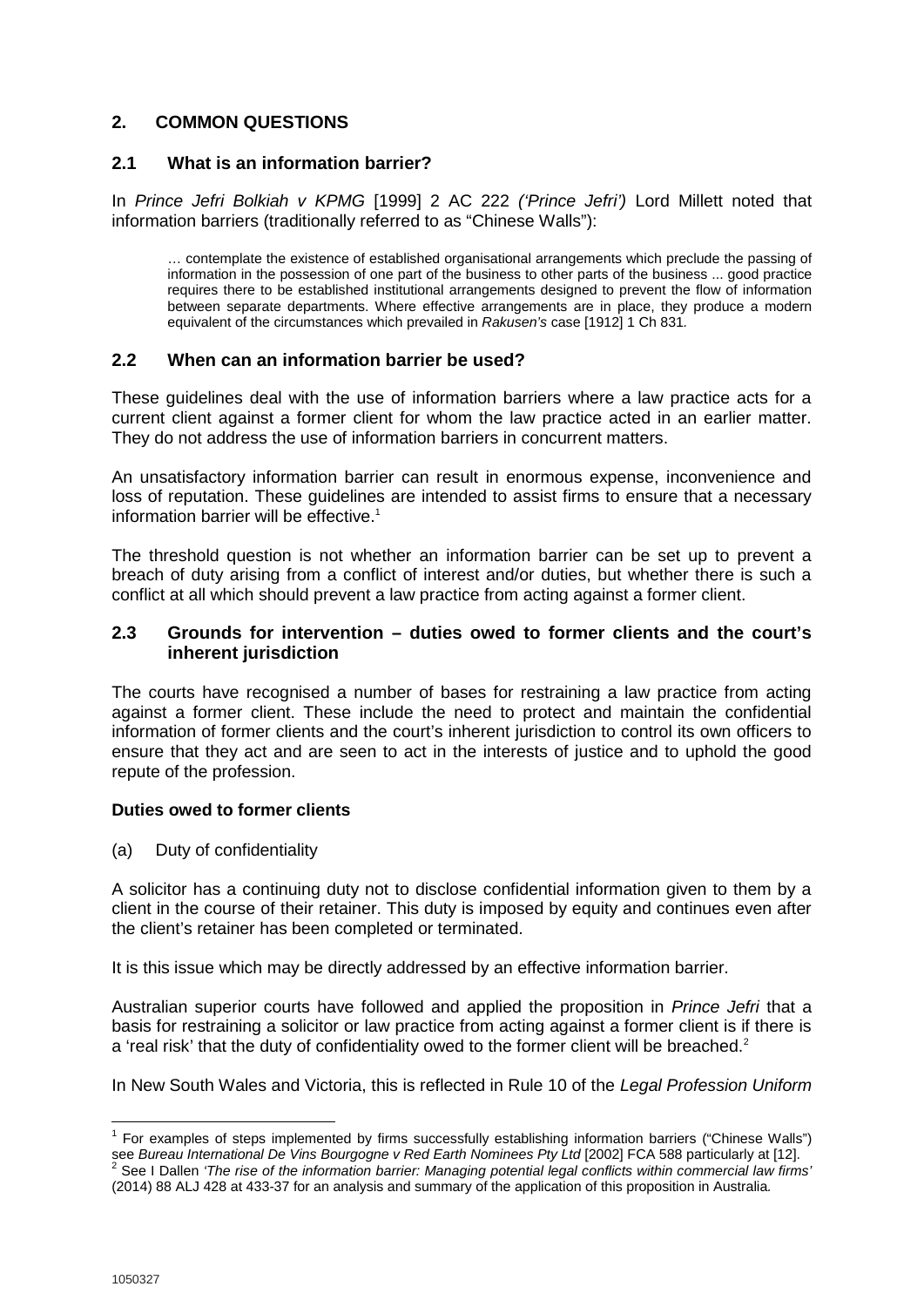Law Australian Solicitors Conduct Rules 2015 (Uniform Solicitors Conduct Rules)<sup>3</sup> which provides:

#### **10. Conflicts concerning former clients**

- 10.1 A solicitor and law practice must avoid conflicts between the duties owed to current and former clients, except as permitted by Rule 10.2.
- 10.2 A solicitor or law practice who or which is in possession of information which is confidential to a former client where that information might reasonably be concluded to be material to the matter of another client and detrimental to the interests of the former client if disclosed, must not act for the current client in that matter UNLESS:
	- 10.2.1 the former client has given informed written consent to the solicitor or law practice so acting; or
	- 10.2.2 an effective information barrier has been established.
- (b) An ongoing "duty of loyalty"?

The weight of authority in Australia supports the proposition that, once a solicitor's retainer with a client has been completed (or terminated), the solicitor ceases to owe the former client a fiduciary duty of loyalty.<sup>4</sup>

Although, against this proposition, there are a number of state Supreme Court decisions, largely out of the Victorian Supreme Court. These have followed the obiter of Brooking JA in *Spincode Pty Ltd v Look Software Pty Ltd* (2001) 4 VR 501 at [52]-[57] (*'Spincode'*) to the effect that a solicitor continues to be subject to fiduciary loyalty in respect of their former clients and, as such, a solicitor or law practice can be restrained from acting against a former client in *the same or a related matter*<sup>5</sup> notwithstanding the absence of any relevant confidential information.

The proposition that a solicitor continues to be subject to fiduciary loyalty in respect of their former clients has found little support outside Victoria and has been subject to academic criticism<sup>6</sup>. However, many of the cases that have sought to rely on the existence of a continuing duty of loyalty to restrain a solicitor or law practice could have also founded such relief on the basis of the court's inherent supervisory jurisdiction to protect the integrity of the judicial process notwithstanding the absence of any relevant confidential information (see below).

#### **The court's inherent jurisdiction to control its own officers**

A solicitor, as an officer of the court, has a paramount duty to the court to ensure the lawful, proper and efficient administration of justice.

<sup>&</sup>lt;sup>3</sup> The *Legal Profession Uniform Law Australian Solicitors Conduct Rules 2015* (Uniform Solicitors Conduct Rules) came into effect on 1 July 2015. The Uniform Solicitors Conduct Rules comprise the *Australian Solicitors' Conduct Rules* (adopted by the Law Council of Australia on 18 June 2011), with some amendments. 4 The following cases, post *Spincode Pty Ltd v Look Software Pty Ltd* (2001) 4 VR 501, provide a useful

summary of the weight of authority supporting this proposition: *British American Tobacco Australia Services Limited v Blanch* [2004] NSWSC 70 (Young CJ in Equity); *Kallinicos v Hunt* [2005] NSWSC 1181 (Brereton J); *Ismail-Zai v Western Australia* (2007) 34 WAR 379 (Steytler P); *Dealer Support Services Pty Ltd v Motor Trades Association of Australia Ltd* [2014] FCA 1065 (Beach J). 5 For a brief discussion of what constitutes *"the same or a related matter"* in this context, see *Sent v John Fairfax*

*Publications Pty Ltd* [2002] VSC 429 at [108] (Nettle J). Also note that in *Village Roadshow v Blake Dawson Waldron* [2003] VSC 505 Byrne J at [43] observed that "This question should not be determined by the taking of fine distinctions".<br><sup>6</sup> See M Ceneal

See M Conaglen, *Fiduciary Loyalty: Protecting the Due Performance of Non-Fiduciary Duties* (Hart, United Kingdom, 2010) at 193-95.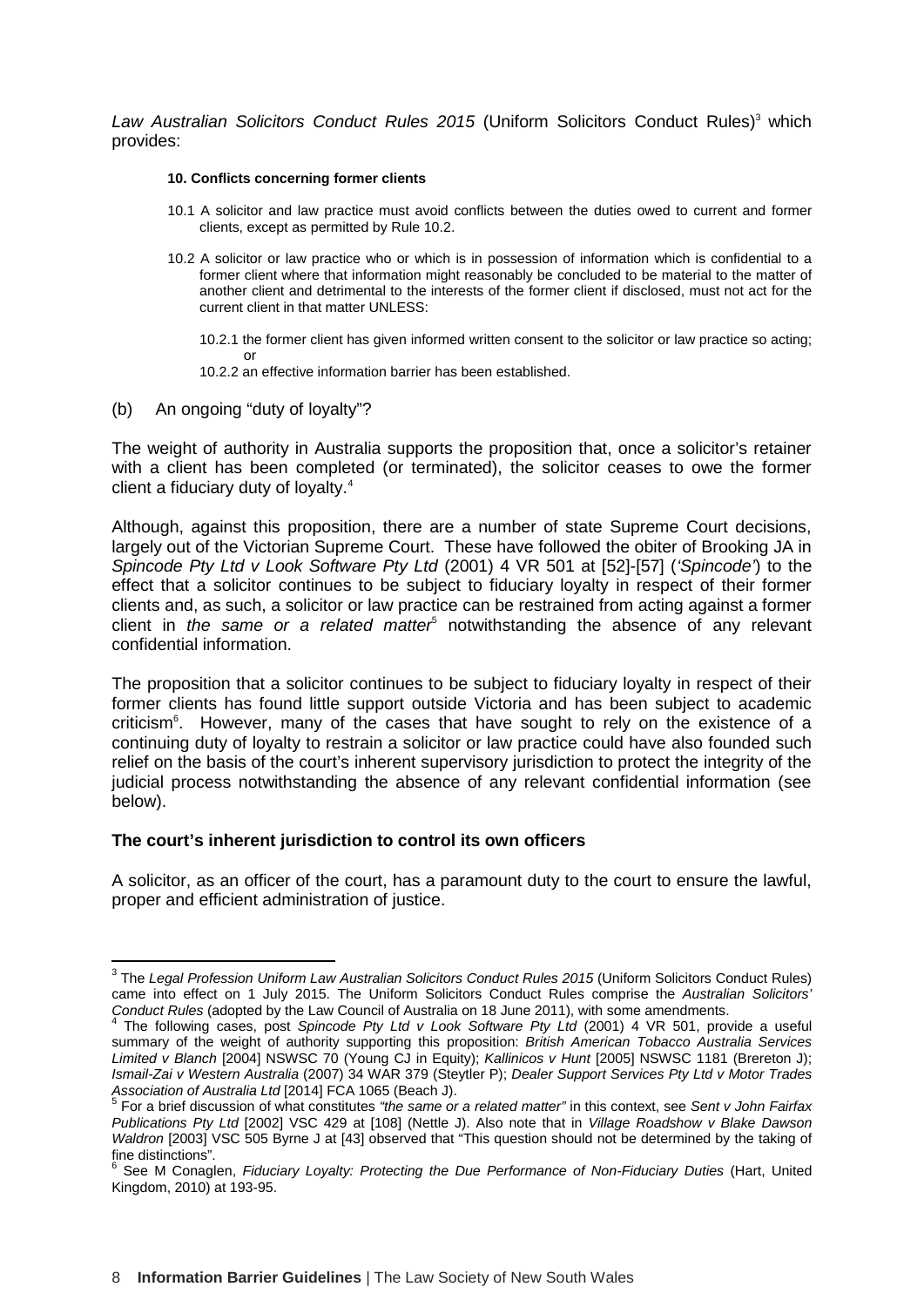In New South Wales and Victoria, a solicitor's paramount duty to the court is reflected in Rule 3 of the Uniform Solicitors Conduct Rules, which provides:

#### **3. Paramount duty to the court and the administration of justice**

3.1 A solicitor's duty to the court and the administration of justice is paramount and prevails to the extent of inconsistency with any other duty.

Arising from this *paramount* duty, the court has an inherent jurisdiction to control its own officers (including to restrain a solicitor or law practice from acting against a former client) to ensure that justice is not only done, but is manifestly seen to be done.<sup>7</sup>

Brereton J in *Kallinicos v Hunt* [2005] NSWSC 1181 at [76] noted that:

… the court always has inherent jurisdiction to restrain solicitors from acting in a particular case, as an incident of its inherent jurisdiction over its officers and to control its process in aid of the administration of justice … The test to be applied in this inherent jurisdiction is whether a fair-minded, reasonably informed member of the public would conclude that the proper administration of justice requires that a legal practitioner should be prevented from acting, in the interests of the protection of the integrity of the judicial process and the due administration of justice, including the appearance of justice … · The jurisdiction is to be regarded as exceptional and is to be exercised with caution.

Therefore, whether or not an information barrier is effective, and whether or not the Australian courts accept that a solicitor continues to be subject to fiduciary loyalty in respect of their former clients, solicitors and law practices should always be mindful of their duty to act in the interests of justice and to uphold the good repute of the profession.

The more egregious the conduct of a solicitor or law practice, the more likely they are to be restrained by the court exercising its inherent supervisory jurisdiction over its officers (notwithstanding the absence of any relevant confidential or any continuing duty of loyalty). Brooking JA in *Spincode* at [58] noted that:

I am not deterred by the suggestion that, once infringement of legal or equitable rights ceases to mark off what may be proscribed, solicitors and their would-be clients will be subject to a great and unfair uncertainty, being unable to say in advance what view the court will take. No experienced solicitor of sound judgment would have done what has been done in this case.

#### **2.4 There is a** *rebuttable* **presumption of imputed knowledge**

Whenever a law practice acts against a former client, it is critical to ascertain:

- (a) whether there are any solicitors within the law practice in possession of confidential information of the former client and whether that confidential information is, or might be, relevant to the new matter; and
- (b) if so, whether there is a '*real risk'* that the confidential information may be disclosed to the new client.

Importantly, whether there are any solicitors within the law practice in possession of confidential information of the former client is a question of fact which must be proved or inferred from the circumstances of the case.<sup>8</sup>

<sup>7</sup> See *Grimwade v Meagher* [1995] 1 VR 446 at 452; *Kallinicos v Hunt* [2005] NSW SC 1181 at [76]; and *R & P Gangemi Pty Ltd v D & G Luppino Pty Ltd* [2012] VSC 168 at [25] – [30].

<sup>8</sup> See *Newman v Phillips Fox* (1999) 21 WAR 309 at [32]-[33] (Steytler J) and *Bureau International De Vins Bourgogne v Red Earth Nominees Pty Ltd* [2002] FCA 588 at [34] (Ryan J).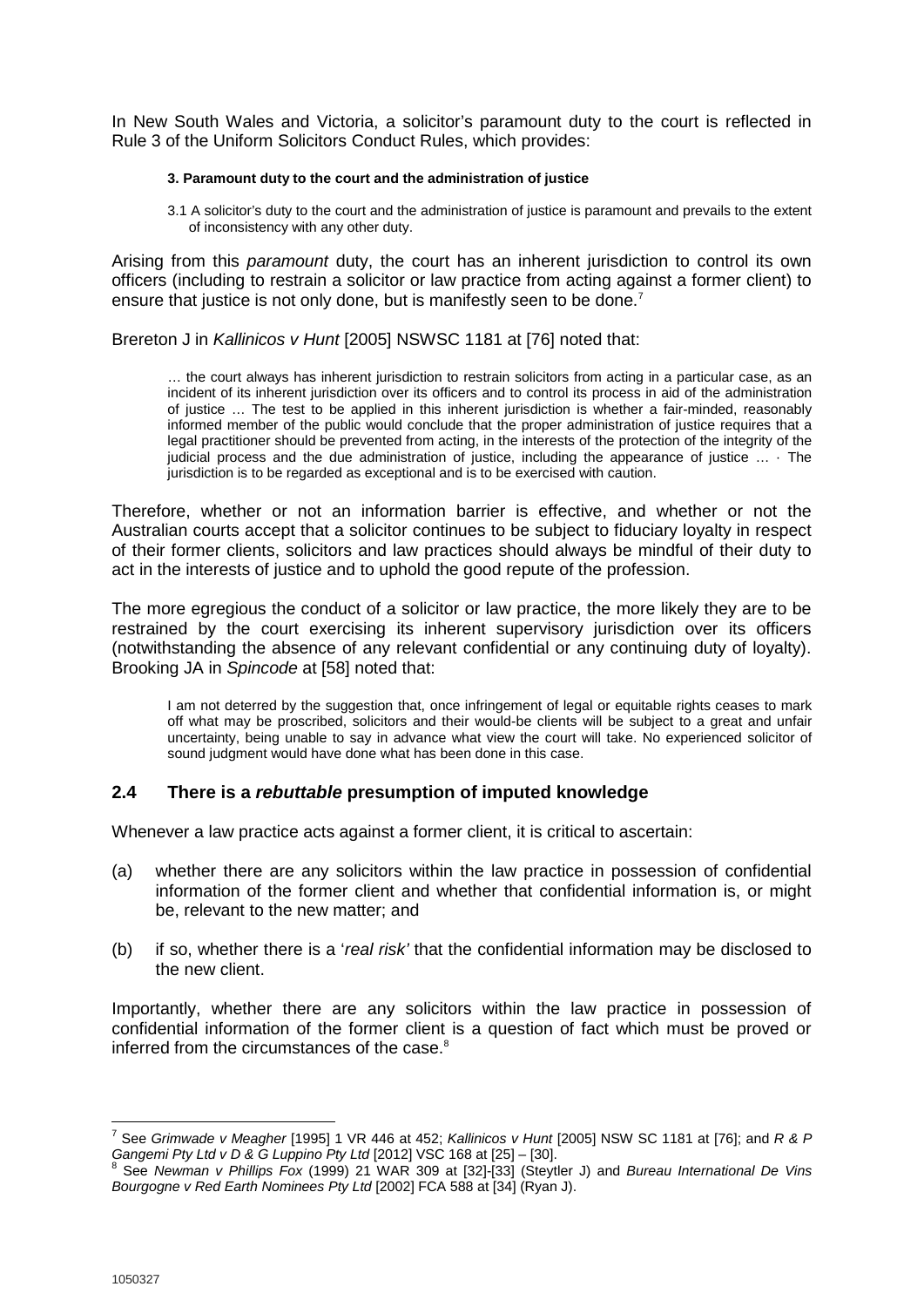It is beyond doubt that a solicitor who has personally acquired the relevant confidential information cannot act against the former client in the new matter.<sup>9</sup>

Further, once it is established that a solicitor within a law practice is in possession of relevant confidential information, there is a *rebuttable presumption* that the confidential information has moved (or will move) freely within the law practice<sup>10</sup> because there is a "strong inference that lawyers who work together share confidences."<sup>11</sup>

The establishment of an *effective* information barrier around the solicitor (or solicitors) in possession of the confidential information is therefore a critical tool to assist a law practice to rebut this presumption and allow the firm to act in a matter against a former client.<sup>12</sup>

# **2.5 What test is applied to an information barrier?**

In Australia, courts assess the actual *effectiveness* of the steps taken by a law practice to screen the solicitor or solicitors (as the case may be) in possession of the former client's confidential information.

In essence, all "tainted" individual(s) must be effectively screened from the new matter so that there is no real and sensible possibility of misuse of the confidential information.

In *Farrow Mortgage Services Pty Ltd (in liq) v Mendall Properties Pty Ltd* [1995] 1 VR 1 at 5 Hayne J noted that:

... it is not necessary to conclude that harm is inevitable (or well nigh inevitable) before acting to restrain a possible breach of duty that a solicitor owes to clients and former clients to keep confidential information given to the solicitor in confidence ... I consider that an injunction should go if there is a real and sensible possibility of a misuse of confidential information.

This strict test largely mirrors, and is practically no different to<sup>13</sup>, the test formulated by Millett LJ in *Prince Jefri* at 237 [A] that:

... the court should intervene unless it is satisfied that there is no real risk of disclosure. It goes without saying that the risk must be a real one, and not merely fanciful and theoretical. But it need not be substantial.

The more lenient test from *Rakusen v Ellis, Munday and Clarke* [1912] 1 Ch. 831 is often mistakenly thought to apply here. It does not.

An even stricter test tends to be applied in family law cases. See for example *In the Marriage of Thevenaz* (1986) 84 FLR 10 in which Frederico J found intervention was justified even where the risk was "more theoretical than practical". Similarly, in *In the Marriage of Magro* (1993) 93 FLR 365, citing *Thevenaz* with approval, the husband's solicitors were disqualified when they employed a solicitor from the wife's solicitors' firm.

<sup>9</sup> Sir Robert McGarry in *Spector v Ageda* [1973] Ch 30*:* "a solicitor must put at his client's disposal not only his skill but also his knowledge so far as is relevant, and if he is unwilling to reveal his knowledge to his client, he should not act for him. What he cannot do is act for the client and at the same time withhold from him any relevant knowledge that he has".

<sup>10</sup> See *Unioil International Pty Ltd v Deloitte Touche Tohmatsu* (1997) 17 WAR 98 at 110-11 (Ipp J); *Prince Jefri* at 237 [H] (Millett LJ); *Newman v Phillips Fox* (1999) 21 WAR 309 at 316-17 (Steytler J); and *Bureau International De Vins Bourgogne v Red Earth Nominees Pty Ltd* [2002] FCA 588 at [34] (Ryan J).

<sup>11</sup> *MacDonald Estate v Martin* [1990] 3 SCR 1235 (Supreme Court of Canada) (Sopinka J).

<sup>12</sup> See Dallen, above n. 4, (2014) 88 ALJ 428 at 434-35.

<sup>13</sup> See *Newman v Phillips Fox* (1999) 21 WAR 309 at 322-23 (Steytler J) and *Bureau International De Vins Bourgogne v Red Earth Nominees Pty Ltd* [2002] FCA 588 at [47] (Ryan J).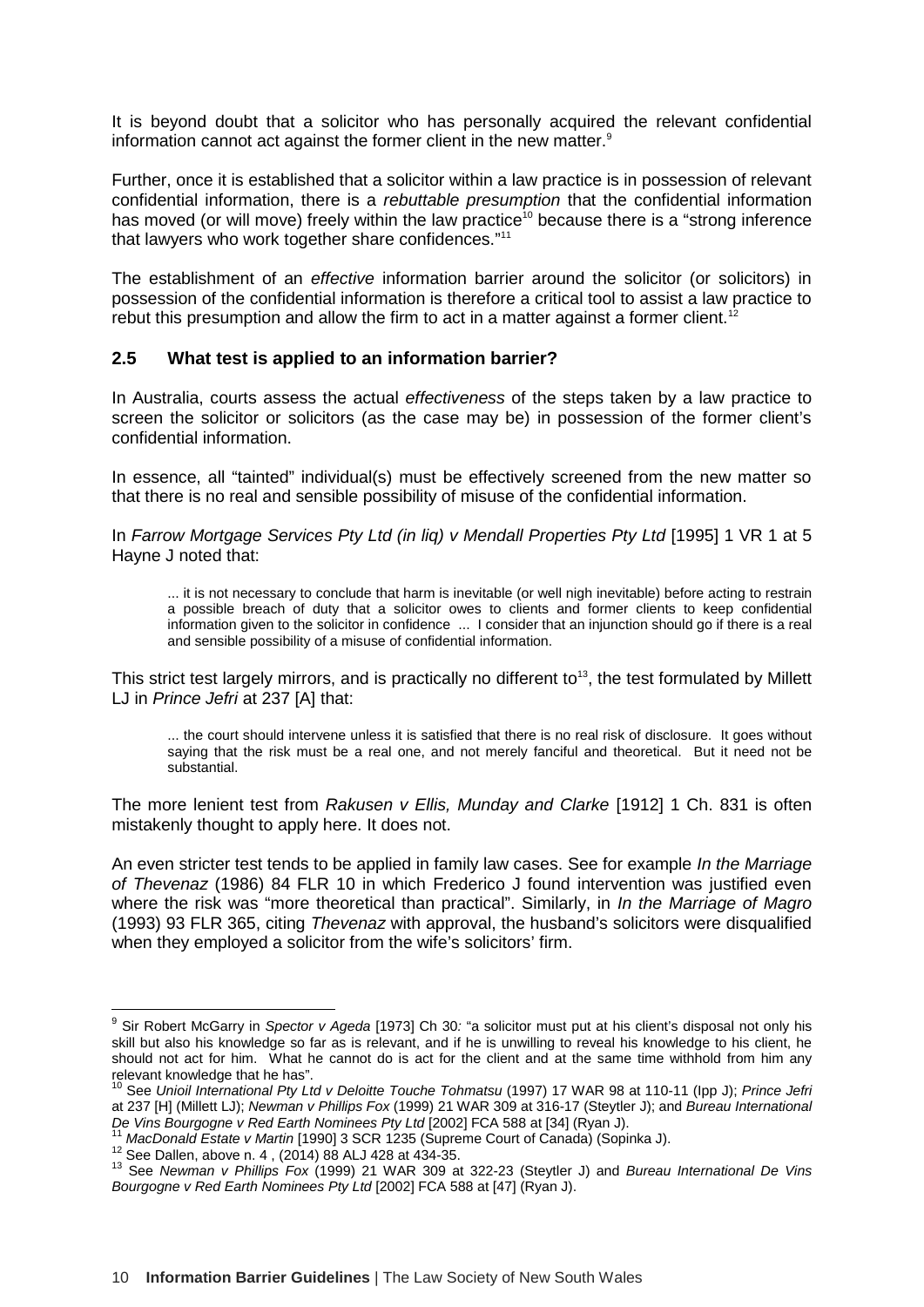The burden of establishing that there is no unacceptable risk is upon the law practice.<sup>14</sup>

In *Village Roadshow Ltd v Blake Dawson Waldron* [2003] VSC 505 Byrne J (following and applying *Prince Jefri*) noted that:

… once it appears that a solicitor is in receipt of information imparted in confidence, the burden shifts to the solicitor to satisfy the court on the basis of clear and convincing evidence that all effective measures have been taken to ensure that no disclosures will occur.

## **2.6 Why is the standard so high?**

Australian courts are unimpressed with solicitors who act in conflict of duties or interests or otherwise attempt to lower the ethical standards expected of the legal profession and stress the importance of maintaining the good reputation of the profession and confidence that justice is done and seen to be done.

In *Village Roadshow Ltd v Blake Dawson Waldron* [2003] VSC 505, Byrne J noted that:

It is a notorious fact that a good deal of commercial litigation in this state is conducted by a handful of very large firms. How is a client to obtain the services of one of them if the conflict rule is applied too strictly? To my mind, this is the price which the clients of such firms and the firms themselves must pay. The firms have found it commercially convenient to become large. This is but one disadvantage of this trend. It is certainly no reason for the courts to weaken the traditionally high standard of a practitioner's loyalty to the client which have characterized the practice of law in this State.

An effective barrier must prevent not only deliberate disclosure of confidential information, but also accidental or inadvertent dissemination.<sup>15</sup>

#### **2.7 What amounts to "relevant confidential information"?**

In many cases the answer is obvious. There is a large body of case law relating to confidentiality.

Practitioners should be aware that "getting to know you factors" (as described by Gillard J in *Yunghanns v Elfic Ltd* (Unreported, 3 July 1998) at pages 10-11) may amount to relevant confidential information in *exceptional* circumstances.<sup>16</sup> These might include a solicitor knowing:

… a great deal about his client, his strengths, his weaknesses, his honesty or lack thereof, his reaction to crisis, pressure ore tension, his attitude to litigation and settling cases and his tactics… The overall opinion formed by a solicitor of his client as a result of his contact may in the circumstances amount to confidential information that should not be disclosed or used against the client.

Information obtained during an earlier retainer from a source other than the client may also amount to "confidential information".<sup>17</sup>

In some cases, it may be helpful to narrow the scope of the current retainer so that any confidential information is not relevant to the retainer.<sup>18</sup>

<sup>14</sup> See for example *Newman v Phillips Fox* (1999) 21 WAR 309 and *Prince Jefri*.

<sup>15</sup> See for example *Bureau Interprofessional Des Vin De Bourgogne v Red Earth Nominees Pty Ltd* [2002] FCA 588 at [48] and *Asia Pacific Telecommunications Ltd v Optus Networks Pty Ltd* [2007] NSWSC 350 at [40]-[41]. <sup>16</sup> See *Ismail-Zai v Western Australia* (2007) 34 WAR 379 at [29] (Steytler P).

<sup>17</sup> See for example *Re a firm of solicitors* [1992] 1 All ER 353; *Asia Pacific Telecommunications Ltd v Optus Network Pty Ltd* [2005] NSWSC 550 (Bergin J); *In the Marriage of A and B* (1990) 13 Fam LR 798 (Smithers J).

<sup>18</sup> This was one factor (of many) considered relevant in *Australian Liquor Marketers Pty Ltd v Tasman Liquor Traders Pty Ltd* [2002] VSC 324 (Habersberger J).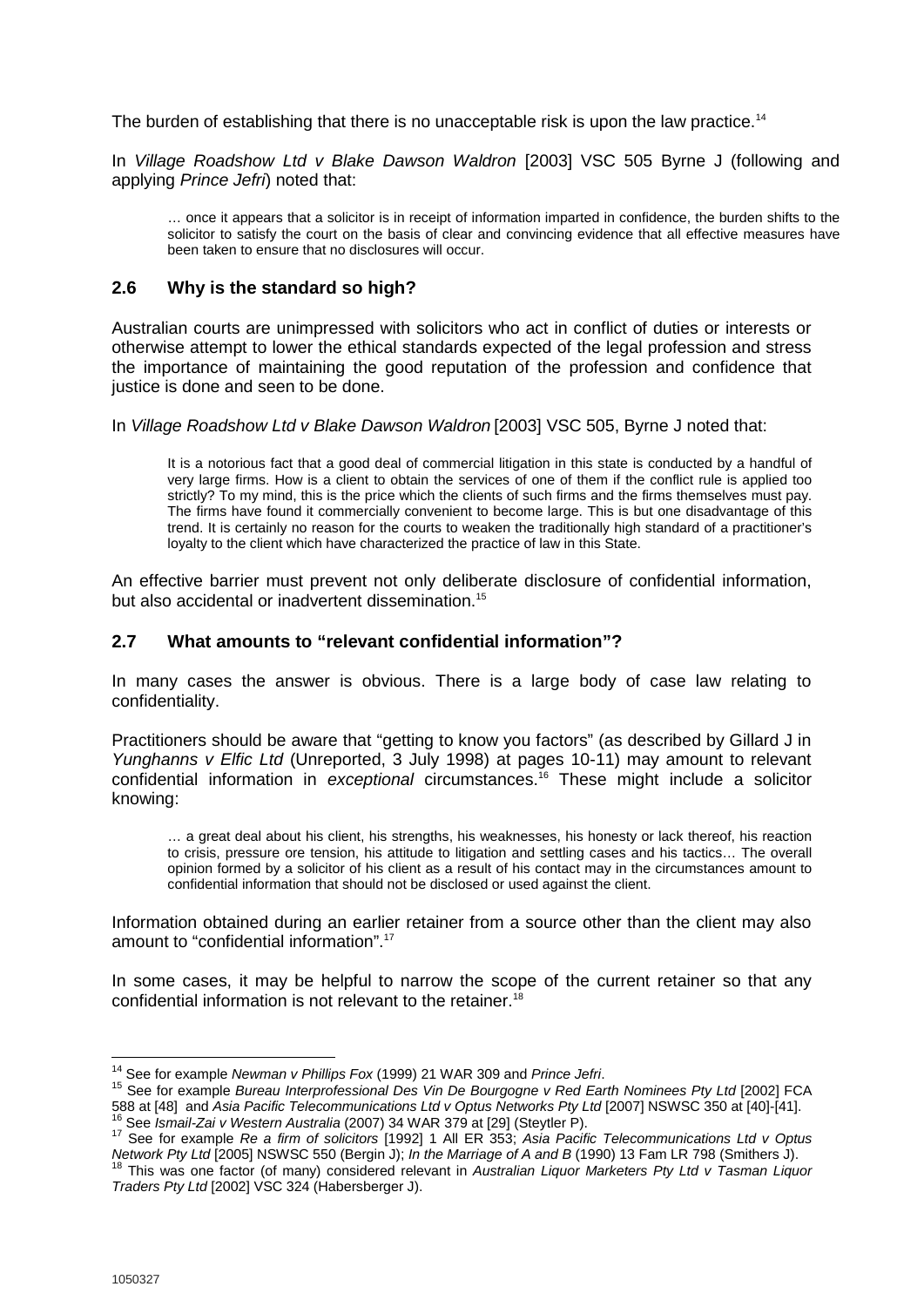# **2.8 Commercial realism – other factors to consider**

The courts will certainly take into account factors such as the inconvenience to a client who is forced to change solicitors mid-case, the ability to instruct a solicitor of choice, and the need for mobility of lawyers. However, where a proposed information barrier is found to be ineffective, those other factors cannot alter that fact.

A similar view is taken in other jurisdictions. In England, in *Re a Firm of Solicitors* [1992] QB 959, Parker LJ said that the need to avoid "a situation of apparent unfairness and injustice" is "every bit as much a matter of public interest as the public interest in not unnecessarily restricting parties from retaining the solicitor of their choice." In Canada, Cory J in *MacDonald Estate v Martin* [1990] 3 SCR 1235 said the "requirements of change imposed on a client is, on balance, a small price to pay for maintaining the integrity of our system of justice… Neither the merger of law firms nor the mobility of lawyers can be permitted to adversely affect the public's confidence in the judicial system."

While other cases have confirmed that it is not desirable to *unnecessarily* restrict the right of a client to instruct their solicitor of choice, whether or not that restraint is necessary will be a question of fact in each case. In *Newman v Phillips Fox* [1999] WASC 171; 21 WAR 309 Steytler J confirmed that the inconvenience – and even the prejudice – of changing lawyers cannot outweigh other "fundamental policy considerations". If the inconvenience is necessary because a proposed information barrier is otherwise found to be inadequate, that will not change the court's assessment of the barrier.

# **2.9 Do information barriers only apply to successive retainers?**

Information barriers are most often used when a law practice is instructed to act against a former client of the law practice. For the sake of simplicity, that language is used throughout the guidelines and commentary.

Information barriers may also be relevant in other alleged conflict situations. For example, the screened solicitor may have acted for the former client at another law practice, before being employed at the current law practice, as was the case in *Newman v Phillips Fox* [1999] WASC 171 and *Bureau International De Vins Bourgogne v Red Earth Nominees Pty Ltd* [2002] FCA 588. These guidelines apply equally to that situation (and indeed may be simpler to implement in that situation, because of the reduced number of screened individuals).

These guidelines are not intended to apply to "concurrent retainers" as different considerations apply.

# **2.10 Do the information barriers guidelines apply to small law practices too?**

Yes. The information barriers guidelines are intended to apply to all law practices.

However, it may be extremely difficult for a small firm to demonstrate compliance with the guidelines as a question of fact, particularly the requirements to keep staff and files physically separate. While the courts acknowledge the hardship this may cause for litigants, particularly in rural areas or in specialised areas of law with limited numbers of practitioners, that hardship is but one factor and it does not outweigh the importance of confidentiality.

Importantly, as set out above (see section 2.4), whether there are any solicitors within a law practice in possession of confidential information of a former client is a question of fact which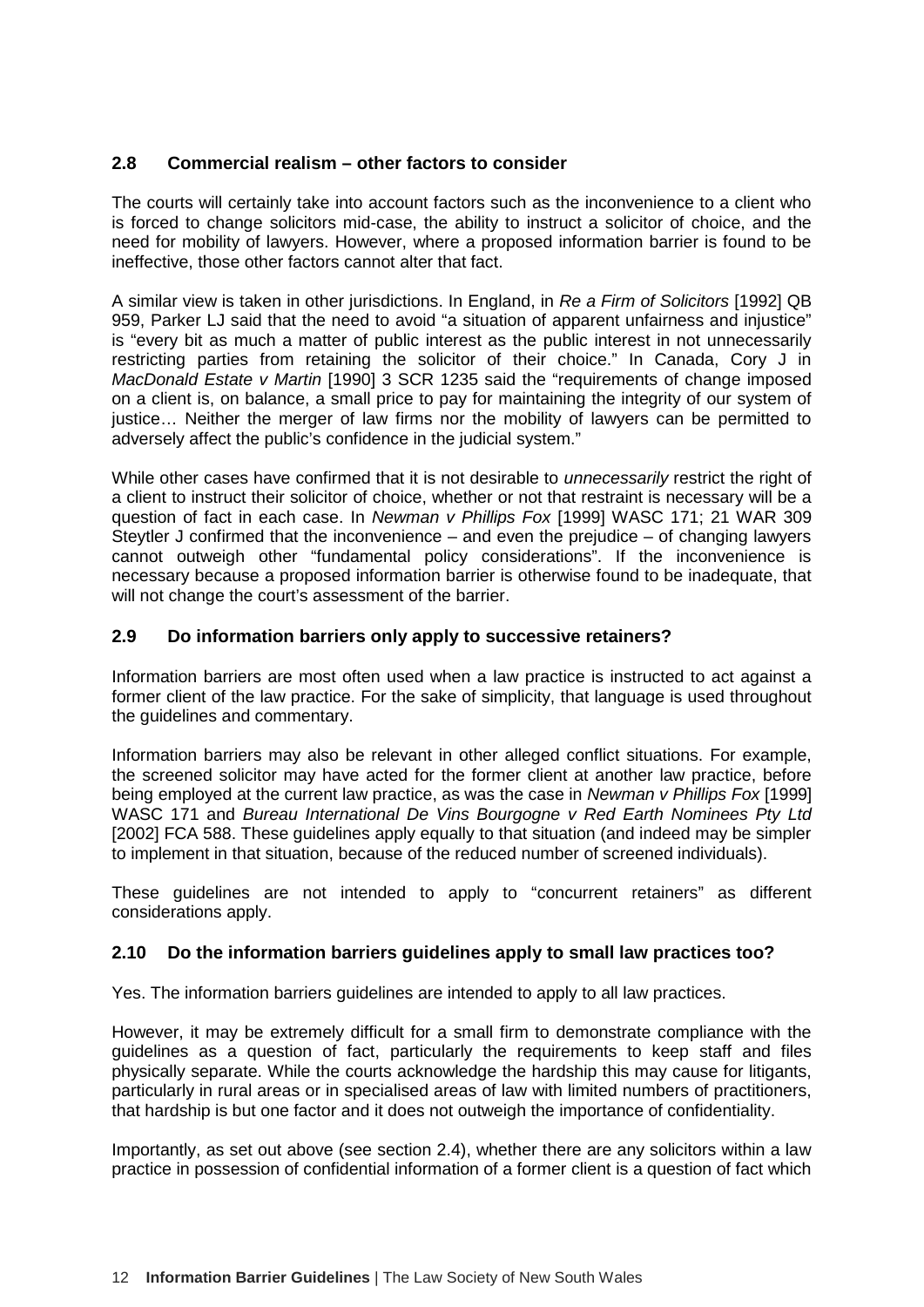must be proved or inferred from the circumstances of the case.

The vast majority of decided cases in Australia regarding the *effectiveness* of information barriers have involved large law practices. There are few reported cases involving small firms. In *Rakusen v Ellis, Munday and Clarke* [1912] 1 Ch. 831, an information barrier was recognized in a 2-partner firm, but the circumstances were unique. In *Freuhauf Finance Corporation Pty Ltd v Feez Ruthning (a firm)* [1991] 1 Qd R 558, Lee J found that a firm of 28 partners had erected an effective barrier.

# **2.11 Can an information barrier be used in criminal proceedings?**

The standards required will be higher where criminal proceedings are involved. In concurrent matters, practitioners are discouraged from acting for two or more co-accused, even where there is no apparent conflict between the clients' interests at the outset.<sup>19</sup> Even in successive matters, criminal proceedings will influence the court against recognising an information barrier.

In *Mallesons Stephen Jaques v KPMG Peat Marwick* (1990) 4 WAR 357 at 374, Ipp J said:

It cannot be sufficiently emphasised ... that litigation involving the prosecution of serious criminal charges calls for the most careful measures to secure not only that justice is done, but also that it is apparent that it is done. More than in any other kind of litigation, the appearance of justice being done would not survive any general impression that a firm of solicitors could readily change sides ...

# **2.12 Do the guidelines only apply to cases before the courts?**

Confidential relevant information is more likely to arise where parties are in dispute. However, there is no reason that conflict rules should be applied less strictly in quasi-judicial settings (expressly considered in *Ontario Hydro v Ontario (Energy Board)* 25 Admin LR (2d) 211, 114 DLR (4th) 341, 71 OAC 227) or indeed in non-litigious matters where clients may still have competing interests.

 $19$  See Law Institute of Victoria guidelines on acting for two or more co-accused.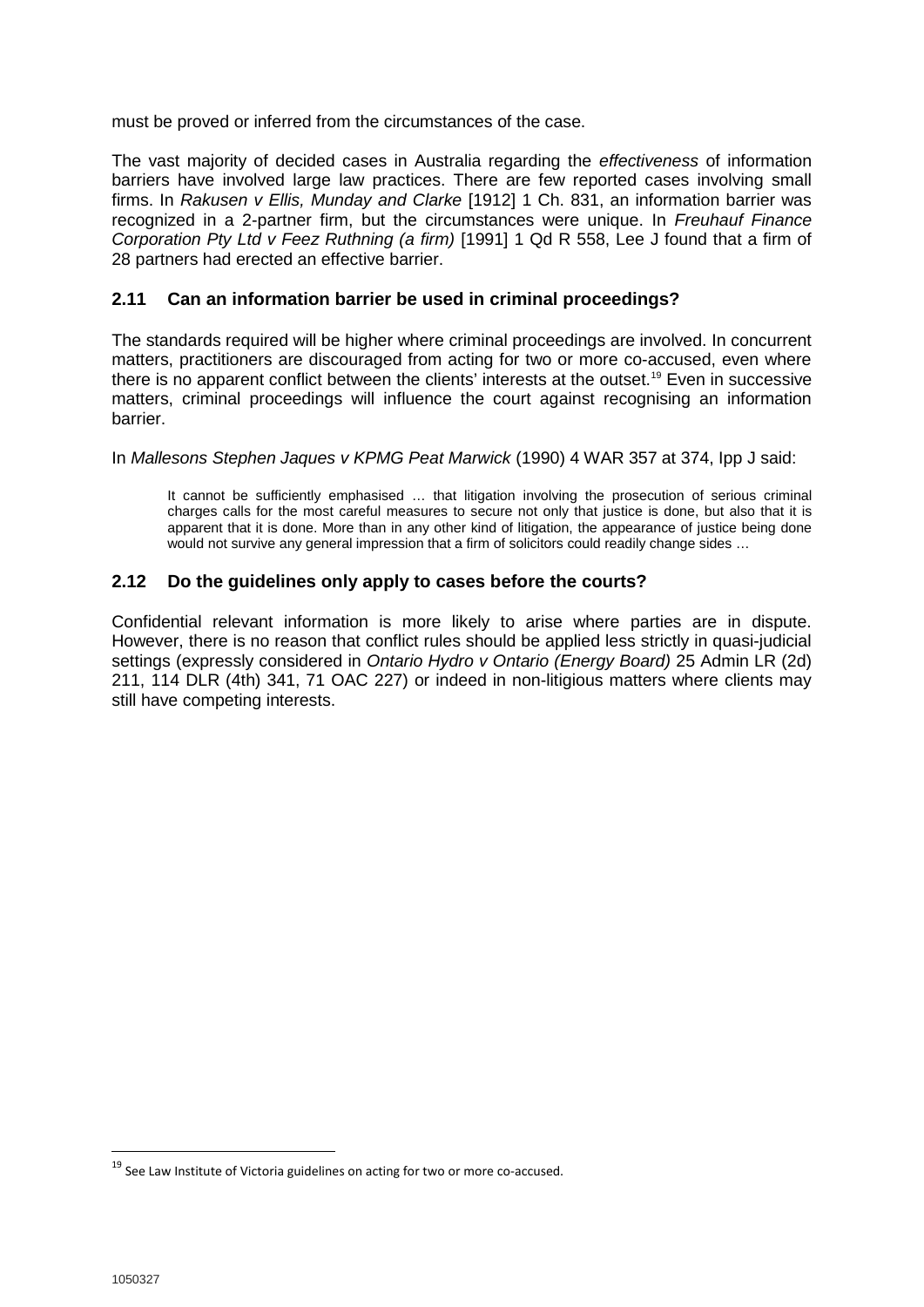# **3. COMMENTARY AND EXAMPLES**

### **Guideline 1**

**The law practice should have established documented protocols for setting up and maintaining information barriers. In all matters the law practice should carefully control access to any client information by personnel in the law practice in view of the possible requirement for an information barrier in the future.**

Internal information barrier protocols which incorporate the guidelines should be part of the law practice's ongoing risk management and complaint prevention process. The rationale is that *ad hoc* barriers, erected for the purpose of specific files, are unlikely to bring about the necessary changes to a law practice's culture and internal communication patterns which will ensure prevention of inadvertent disclosure. For this reason, any law practice which knows or suspects that it will create an information barrier in the future should establish and document appropriate protocols at the earliest opportunity.

In *Prince Jefri*, Lord Millett said:

In my opinion an effective Information Barrier needs to be an established part of the organizational structure of the firm, not created ad hoc and dependent on the acceptance of evidence sworn for the purpose by members of staff engaged on the relevant work.

In *Marks & Spencer v Freshfields Bruckhaus Deringer* [2004] EWCA Civ. 741 in which Pill LJ found that undertakings had been given too late, Kay LJ added:

… the obligation was on the defendant to put in place adequate safeguards before acting for the bidders. I view it as far too late in the day for proposed further measures. The reality is that the spread of information within the firm may already have taken place and it is impossible to conclude that if the arrangements were inadequate until now, that fresh arrangements made at this stage will prevent the consequences of the earlier inadequate arrangements.

It is only in exceptional circumstances – coupled with undertakings that information has not yet flowed - that *ad hoc* arrangements will suffice. See for example the decision of Laddie J in *Young and Others v Robson Rhodes (a firm)* [1999] 3 All ER 524 at 539.

The law practice should regularly review its internal protocols and conflict check procedures, including appropriate measures to be taken as part of the interview process for prospective employees.

#### **Guideline 2**

- **(a) The law practice should nominate a compliance officer to oversee each information barrier.**
- **(b) The compliance officer:**
	- **(i) should be an experienced practitioner with appropriate knowledge of the rules and law relating to confidentiality, conflict of interest and information barriers;**
	- **(ii) will take appropriate steps to monitor compliance and deal with any breach or possible breach of an information barrier;**
	- **(iii) will undertake not to disclose any information about the earlier matter to personnel involved with the current matter.**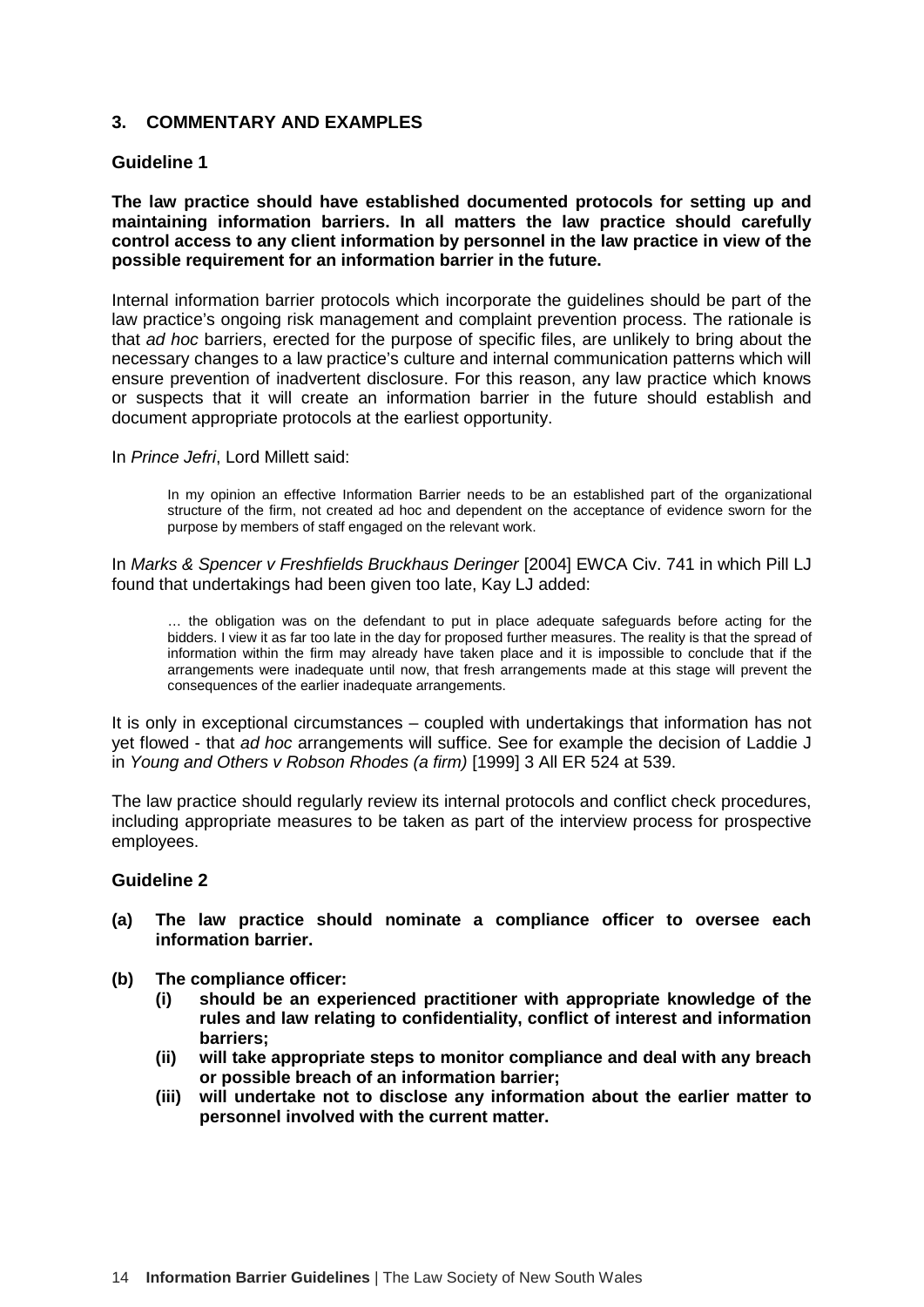A compliance officer should be appointed to supervise the implementation and maintenance of an information barrier. The compliance officer's role should include:

- regular evaluation of the effectiveness of the information barrier; and
- responsibility for ensuring the firm meets the educational requirements of Guideline 10.

The compliance officer may be the law practice's designated ethics partner, a member of the law practice's conflicts committee or equivalent, or another lawyer.

The compliance officer should document all steps taken.

#### **Guideline 3**

**The law practice should ensure the client in the current matter acknowledges in writing that the law practice's duty of disclosure to that client does not extend to any confidential information which may be held within the law practice as a result of the earlier matter and consents to the law practice acting on that basis.**

Absence of informed consent can be enough to undermine an information barrier. For example:

- In *D&J Constructions Pty Ltd v Head* (1987) 9 NSWLR 11, Bryson J noted at 122 that "the new client would have to join in such an arrangement and give up his right to the information".
- "Informed consent" is mentioned in passing by Byrne J in *Village Roadshow Ltd v Blake Dawson Waldron* [2003] VSC 505 at [40], and again in the final paragraph of the judgment. In discussing the duty of loyalty, his Honour notes that Brooking J in *Spincode* had likened it to a fiduciary obligation and "[a]s such, the solicitor might be permitted so to act, where it establishes that the former client has given an informed consent for it to do so."
- In *Australian Liquor Marketers Pty Ltd v Tasman Liquor Traders Ptd Ltd* [2002] VSC 324, the fact that an intermediary firm was involved in one proceeding was taken into account.

However, "informed consent" is not clearly defined by Australian courts. There is a good argument that "informed consent" does not require independent advice in the case of experienced, commercially savvy clients, particularly where in-house counsel is involved. By contrast, for an inexperienced client, merely saying that independent advice "could" (rather than "should") be taken may not be enough.<sup>20</sup>

Practitioners should be mindful of the dangers of breaching confidentiality inadvertently, when explaining the purpose of the consent to the current client. For example, the law practice may not provide detail about the nature of the confidential information to be withheld, since to do so would itself be a breach.

#### Can consent be withdrawn?

In theory at least, an objection may be raised, or consent withdrawn, at any stage. Injunctions have occasionally been granted in the interests of the administration of justice notwithstanding late objections or even late withdrawal of express consent.<sup>21</sup>

<sup>20</sup> See for example *Mahoney v Purnell* [1996] 3 All ER 61.

<sup>21</sup> For an example of the latter, see *Carol Ann Hudson v Gilbert David Hudson* 10 Alta LR (3d) 322, 16 CPC (3d), 142 AR 236. In that case there was no question of an effective Chinese Wall on the facts.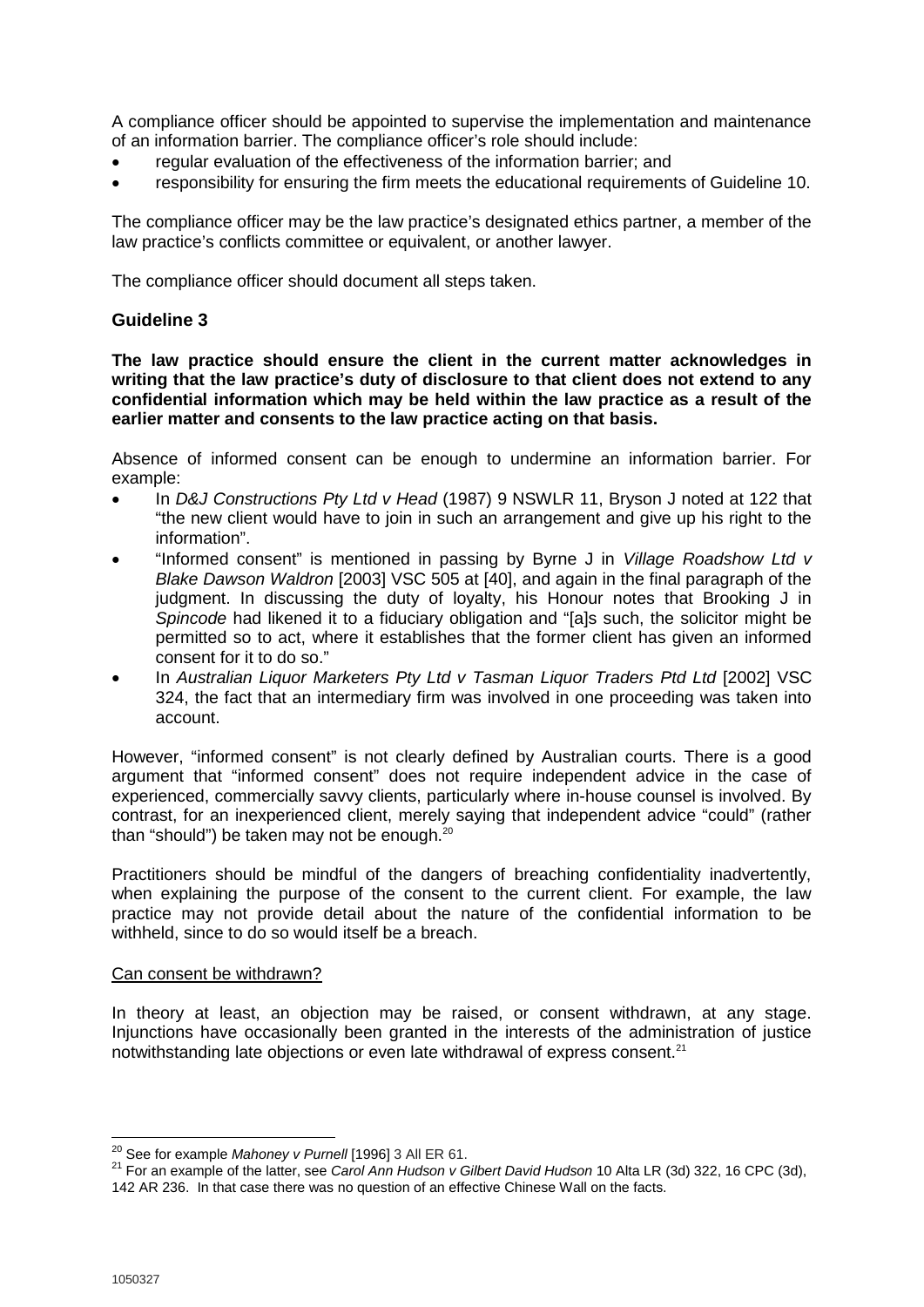Even where the late objection suggests a tactical ploy, an injunction may be granted. For example in *Village Roadshow Ltd v Blake Dawson Waldron* [2003] VSC 505 Byrne J said at

[51]:

I was pressed to doubt the bona fides of the application. It was brought late and without convincing explanation and at a time which strongly suggests that it was but a tactical ploy to disadvantage [the current client]. I am inclined to agree. The protestations of [the applicant] of its concerns for the interests of [another party] certainly have a hollow ring.

Despite this, the solicitor was prohibited from acting further. Similarly in *Hudson v Hudson* (1993) 10 Alta LR (3d) 322, 16 CPC (3d) 1 (QB), a firm was disqualified when consent was withdrawn.

However, a late objection (or withdrawal of express consent) reduces its credibility and that may be taken into account. For example –

- In *In the Marriage of McGillivray and Mitchell* (1998) 23 Fam LR 238, the Full Family Court said at 245, "[A] failure to take the point initially must also cast doubt on the bona fides of any later complaint concerning the existence of confidential information in the practitioner in question, and on the bona fides of any alleged apprehension regarding the possible misuse of such confidential information."
- In *South Black Water Coal Ltd v McCulloch Robertson* (Unreported, 8 May 1997) Muir J declined to make an order restraining a solicitor from acting, where the former client had been expressly aware of the conflict for some time and had decided not to object.
- In *Bank of Nova Scotia v Imperial Developments (Canada) Ltd and others* [1989] 58 Mann. R. (2d) 100, an injunction was refused where the applicants had "specifically instructed their counsel to withhold the demand for disqualification until after [the solicitor] had in fact moved to the receiver's firm."

# **Guideline 4**

#### **All screened persons should be clearly identified and the compliance must keep a record of all screened persons.**

Practitioners should carefully read the section dealing with common questions, including the section headed "What test is applied to an information barrier?" It is essential that any individual actually in possession of relevant confidential information has no contact at all with the current matter. If such contact occurs, the information barrier must fail.

The "no contact" rule is not limited to partners or legal practitioner directors, as they are not the only staff considered likely to share knowledge. In *Newman v Phillips Fox* [1999] WASC 171, Steytler J at 325 expressly considered two articled clerks who were amongst those proposed to be screened by an information barrier. He said they would "as part of their training, no doubt be exposed to a range of different types of work and, consequently, personnel at [the firm]. They can be expected to mix with other articled clerks and young practitioners at that firm. They can also be expected, as is the case with other young practitioners, to share experiences and to exchange advice."

Nor is the "no contact" rule limited to those with legal qualifications. Steytler J also specifically expressed concerns about administrative staff who may have been exposed to confidential information but were not proposed to be screened along with the legally qualified staff. In *Bureau Interprofessional Des Vin De Bourgogne v Red Earth Nominees Pty Ltd*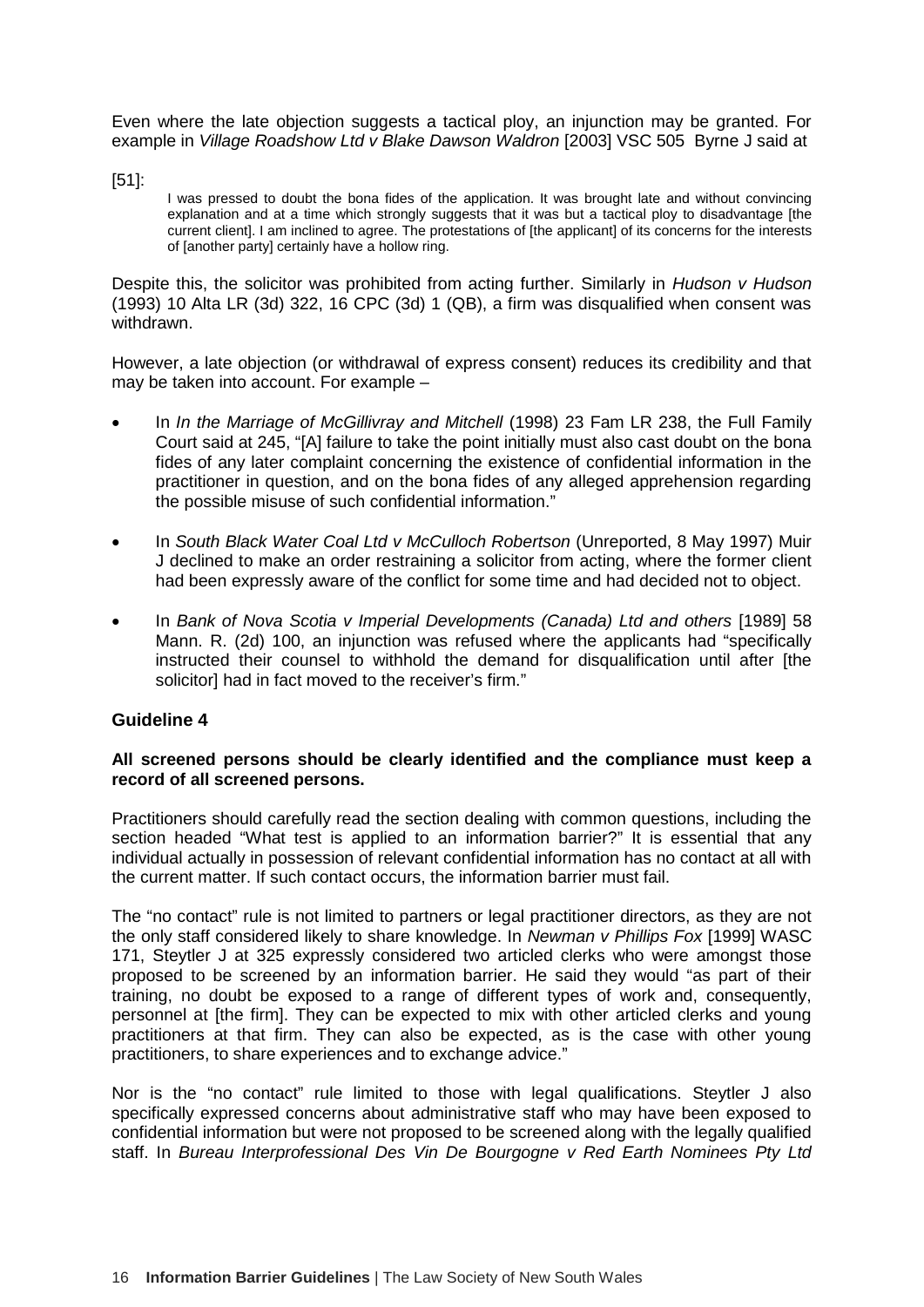[2002] FCA 588 and other cases, the undertakings offered included an undertaking not to share support staff.

#### Part-time work

Where the person holding the confidential information is employed part-time, that may be taken into account. See for example *Bureau Interprofessional Des Vins De Bourgogne v Red Earth Nominees Pty Ltd* [2002] FCA 588*.* However it is only relevant to the extent that it reduces the interaction between personnel. It certainly does not, of itself, eliminate the risk.

The greater the number of individuals in a law practice who possess the relevant confidential information, the more difficult it will be to establish an effective information barrier. As a simple question of fact, it is more difficult to screen large numbers of people.

In some cases, the fact that only one individual possesses relevant confidential information has been a persuasive factor in refusing to grant an injunction. This is most likely to apply where that person has obtained the information in a different law practice, before transferring to the current law practice. Where the earlier matter was handled by the current firm, an information barrier may therefore be more difficult to establish.

The firm should clearly identify and maintain separate records of all staff who:

- (a) hold the relevant confidential information; and
- (b) have any involvement with the new matter.

These records must be kept up to date, usually by the compliance officer. All identified individuals should be part of the ongoing education program required under Guideline 10.

#### **Guideline 5**

- **(a) Each screened person should provide an undertaking to the law practice and the law practice should where appropriate provide an undertaking to the court confirming that:**
	- **(i) the screened person will not have, during the existence of the current matter, any involvement with the client or personnel involved with the current matter for the purposes of that current matter;**
	- **(ii) the screened person has not disclosed and will not disclose any confidential information about the earlier matter to any person other than to a person in accordance with the instructions or consent of the client in the earlier matter, a screened person or the compliance officer.**
	- **(iii) the screened person will, immediately upon becoming aware of any breach, or possible breach, of this undertaking report it to the compliance officer who will take appropriate action.**
- **(b) In the event of files and/or information relating to the earlier matter being required to enable the law practice to comply with an obligation at law to provide information or to answer a complaint or defend a claim against the law practice, the screened person must not pass the files and/or information to anyone other than the compliance officer. The compliance officer may pass them on to a responsible officer of the legal practice who is not involved in the current matter so that the legal obligation can be honoured. Nothing in these guidelines is intended to restrict a law practice's rights to access and disclose any**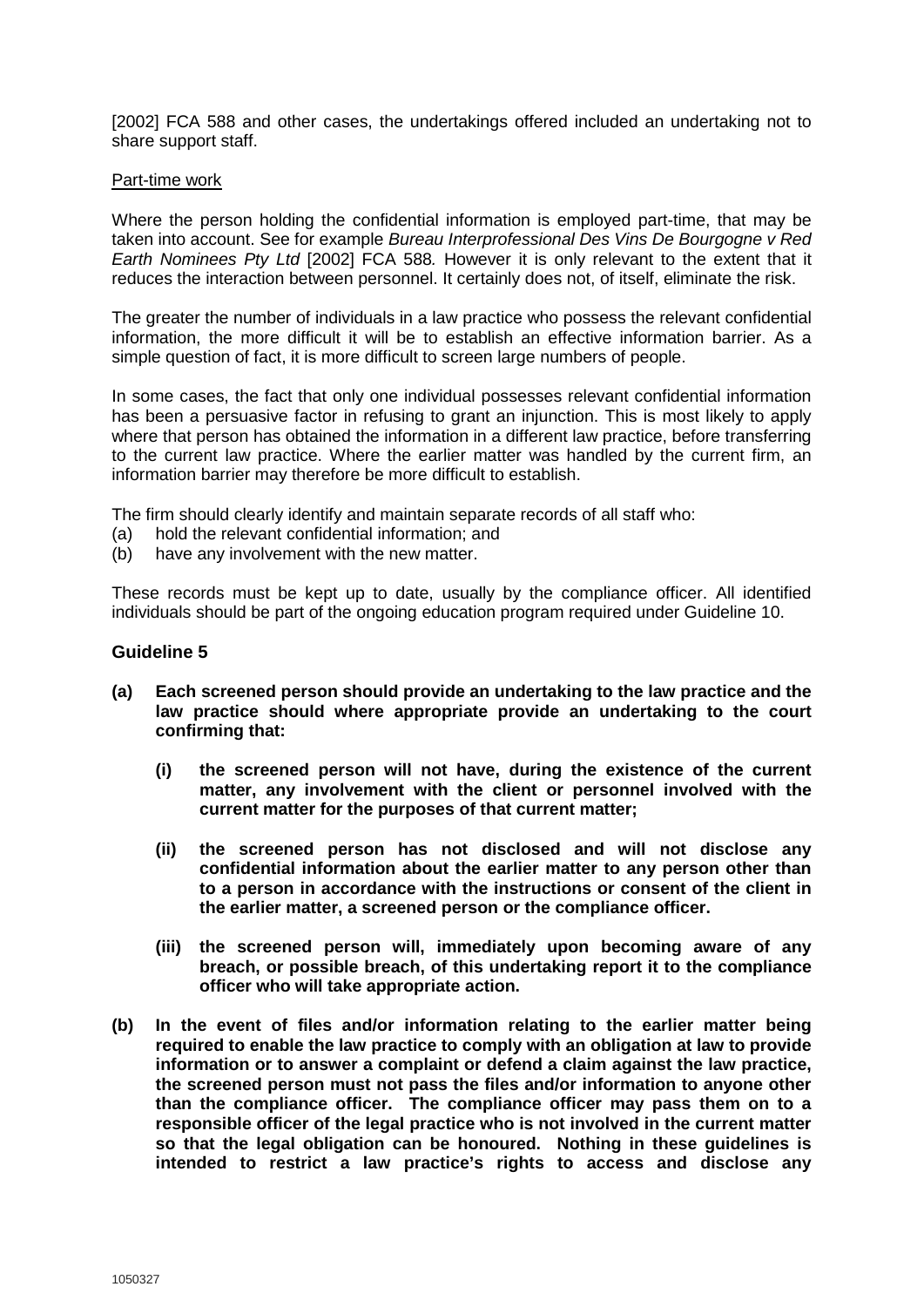**information relating to the earlier matter for the purpose of enabling the law practice to comply with any legal obligation.**

# **Guideline 6**

**Personnel involved with the current matter should not discuss the earlier matter with, or seek any relevant confidential information about the earlier matter from, any screened person. Such personnel should provide undertakings confirming that:**

- **(a) no confidential information about the earlier matter has been disclosed to them;**
- **(b) they will not have, during the existence of the current matter, any involvement with a screened person for the purposes of the current matter;**
- **(c) they will not seek or receive any confidential information about the earlier matter from a screened person or in any other way; and**
- **(d) they will, immediately upon becoming aware of any breach, or possible breach of this undertaking report it to the compliance officer who will take appropriate action.**

The law practice should obtain timely, written undertakings from all screened staff, whether legally qualified or not, confirming that:

- (a) they understand they may possess (or come to possess) confidential information;
- (b) they understand they must not discuss that information or the matter generally with any other person within the law practice;
- (c) they have not previously had such discussions or done anything which would amount to a breach of the information barrier;
- (d) they will inform the designated compliance officer immediately upon becoming aware of any possible breach of the information barrier; and
- (e) if they are required to produce documents, for example, in order to comply with a subpoena or a notice to produce, they will forward the relevant material (including the former client's physical or electronic files) to the compliance officer.

The giving of such undertakings must be timely. In *La Salle National Bank v County of Lake* (1983) 703 F2d 252, the entire firm was disqualified because an otherwise effective information barrier was found to be implemented too late.

Undertakings are only one aspect of the wall and will not generally be sufficient on their own. See for example:-

- *Newman v Phillips Fox* [1999] WASC 171; 21 WAR 309 per Steytler J;
- *Bureau Interprofessional Des Vin De Bourgogne v Red Earth Nominees Pty Ltd* [2002] FCA 588 at [57];
- *Lord* Millett in *Prince Jefri* at 530, who said an effective wall should not be "created ad hoc and dependent on the acceptance of evidence sworn for the purpose by members of staff engaged on the relevant work."

The law practice should also be ready and willing to offer undertakings directly to the court, as was done in *Australian Liquor Marketers Pty Ltd v Tasman Liquor Traders Ptd Ltd* [2002] VSC 324 at page 27, although it will not always be necessary (see for example *Asia Pacific Telecommunications Ltd v Optus Network Pty Ltd* [2005] NSWSC 550 per Bergin J).

Law practices should specifically be aware of the role of articled clerks and paralegals, and others who may be required to move between departments.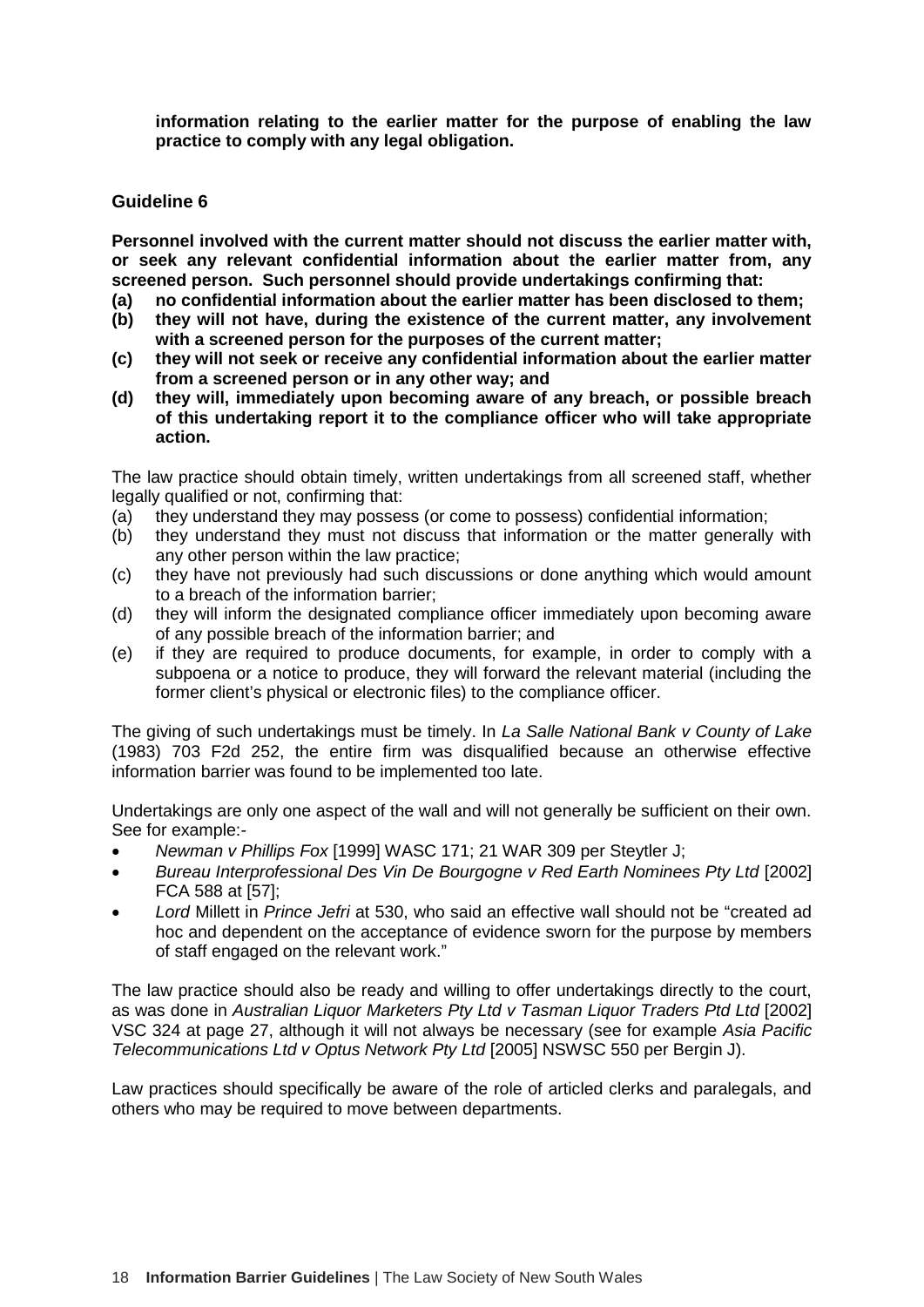# **Guideline 7**

**(a) Contact between personnel involved in the current matter and screened persons should be appropriately limited to ensure that the passage of information or documents between those involved in the current matter and screened persons does not take place.**

#### **(b) The law practice should consider whether it is appropriate for such personnel to have contact with the client in other matters during the current matter.**

The current matter should only be discussed within the limited, identified group working on the file. Individuals within the group should be aware of the identity of others in the group so that they can confine those discussions appropriately, and should offer undertakings confirming that they have not received, and will not seek, any information about the earlier matter.

Practitioners should note that non-legally qualified staff are not exempt.

The simplest way of complying with this guideline is by physical separation of offices and staff, whether on separate floors, separate buildings, or even different states. It must always be combined with appropriate separation or restriction of access to electronic information.

In *D&J Constructions Pty Ltd v Head* (1987) 9 NSWLR11, Bryson J (at 123) pointed out that "wordless communication can take place inadvertently". Without enforced physical separation, staff may communicate inadvertently "by attitudes, facial expression or even by avoiding people one is accustomed to see". In *MacDonald Estate v Martin* [1990] 3 SCR 1235, Sopinka J at 269 referred to the likelihood of inadvertent disclosure at "partners' meetings or committee meetings, at lunches or the office golf tournament, in the boardroom or the washroom". In *Newman v Phillips Fox* [1999] WASC 171; 21 WAR 309 at 314, separation of relevant staff on to the 18th and 19th floors – and even an offer to move the screened personnel to separate premises – was insufficient, although that was on the basis that the separation had taken place too late. In *Unioil* 17 WAR 98 at 105, even interstate offices which were not in fact a partnership at law had sufficient "identity of interest" to warrant a finding of conflict.

In *Asia Pacific Telecommunications Ltd v Optus Networks Pty Ltd* [2005] NSWSC 550 Bergin J found there was no "real risk" of disclosure, despite evidence that screened solicitors "bounced" matters off each other and attended litigation seminars with other staff. However, almost two years after that decision her Honour found that the very same information barrier was ineffective because the law firm had, inadvertently, allowed one of the *tainted* solicitors to become involved in the new matter (see *Asia Pacific Telecommunications Ltd v Optus Networks Pty Ltd* [2007] NSWSC 350).

Where geographic separation is not possible, offices containing relevant files should be locked and/or signs should be placed on doors limiting access. In any event, all files should be clearly labelled indicating restricted access.

The law practice should implement an appropriate system for the use of facsimile machines, photocopiers and printers. For example, the law practice may offer undertakings that separate machines will be used for the current matter; that documents relating to the current matter will not be left unattended on those machines; and that any unwanted copies of documents will be appropriately destroyed.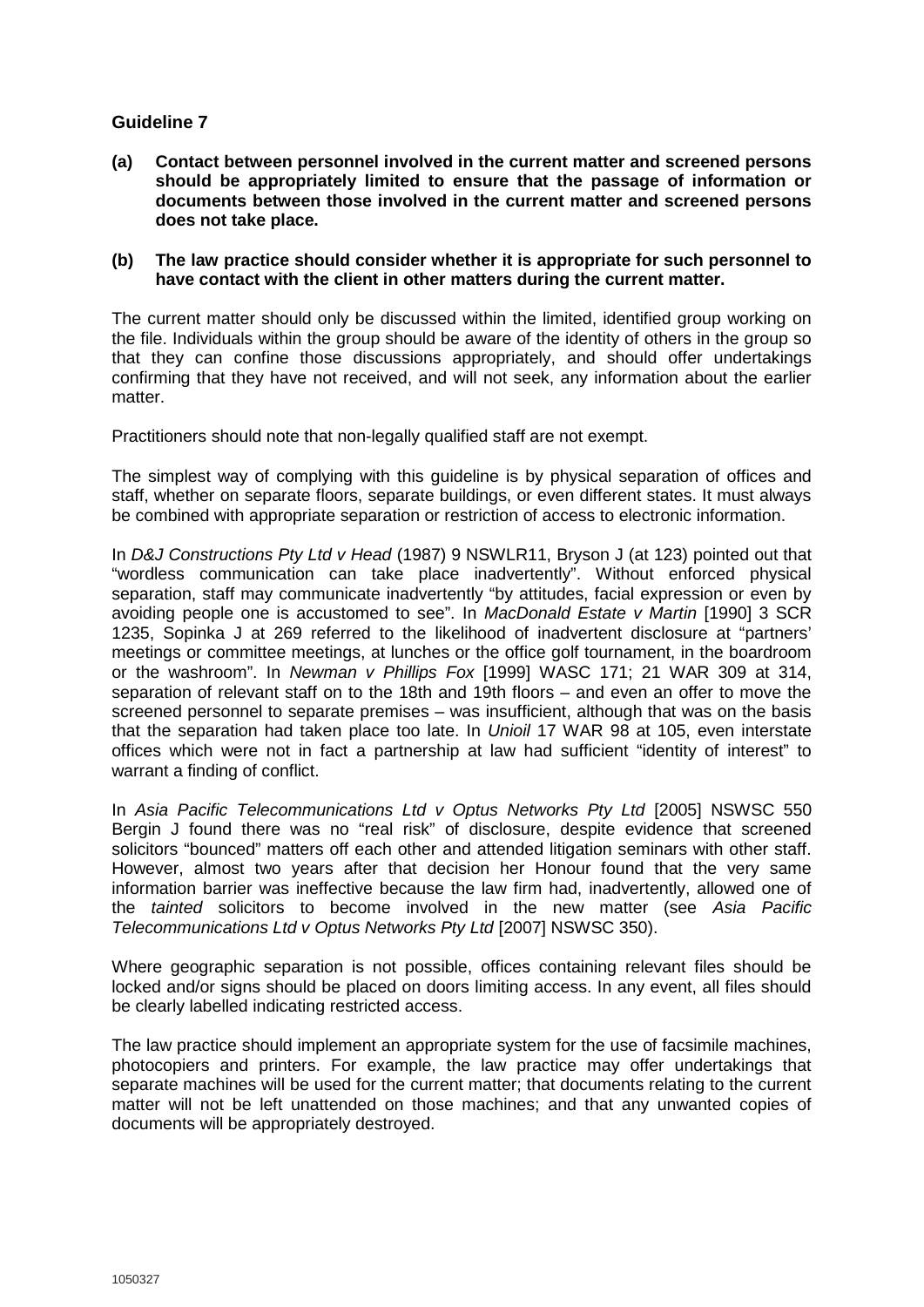### **Guidelines 8 and 9**

- **8. The law practice should take steps to protect the confidentiality of all correspondence and other communications related to the earlier matter.**
- **9. (a) Any files held by the law practice relating to the earlier matter should be stored in a secure place where they can only be accessed by screened persons and/or the compliance officer.**
	- **(b) Access to any electronic files the law practice holds relating to the earlier matter and other technological communications related to the earlier matter should be restricted to screened persons and/or the compliance officer. The law practice should set up appropriate forms of technological protection to ensure access is restricted.**

The law practice should implement a system for the receipt, opening and distribution of post, facsimiles, e-mails and other technological communications such as by mobile phone or personal digital assistant to ensure that confidential information is not disclosed to any unscreened person.

This might include arrangements for all incoming correspondence in the current matter to be marked "confidential", addressed personally to the designated compliance officer, and to be opened personally by the designated compliance officer and the setting up of technological protection including the computer firewall.<sup>22</sup> Alternative arrangements may be appropriate for the circumstances of a particular case. As with all aspects of an information barrier, the onus is on the law practice to demonstrate that the steps taken are adequate to ensure protection of confidential information.

Modern communication techniques mean that geographic separation will often be inadequate to prevent a flow of information.

Computer access to relevant files should be restricted, by the use of passwords or varying access levels for different personnel, and the locking down of computers when a staff member is away from his or her desk.

Some law practices have found it helpful to introduce a new layer to their electronic conflict check systems, which allows partners to restrict access to all information about a new matter immediately the file is opened.

# **Guideline 10**

- **10. The law practice should have an ongoing education program in place, including:**
	- **(a) education for all personnel about the law practice's protocol for protecting confidential information and for setting up and maintaining information barriers, including**
		- **(i) employment terms for staff;**
		- **(ii) standard retainer terms with clients;**
		- **(iii)electronic and physical access to documents and files;**

<sup>22</sup> This was one of the steps taken by the firm which successfully created a Chinese Wall in *Bureau Interprofessional Des Vin De Bourgogne v Red Earth Nominees Pty Ltd* [2002] FCA 588.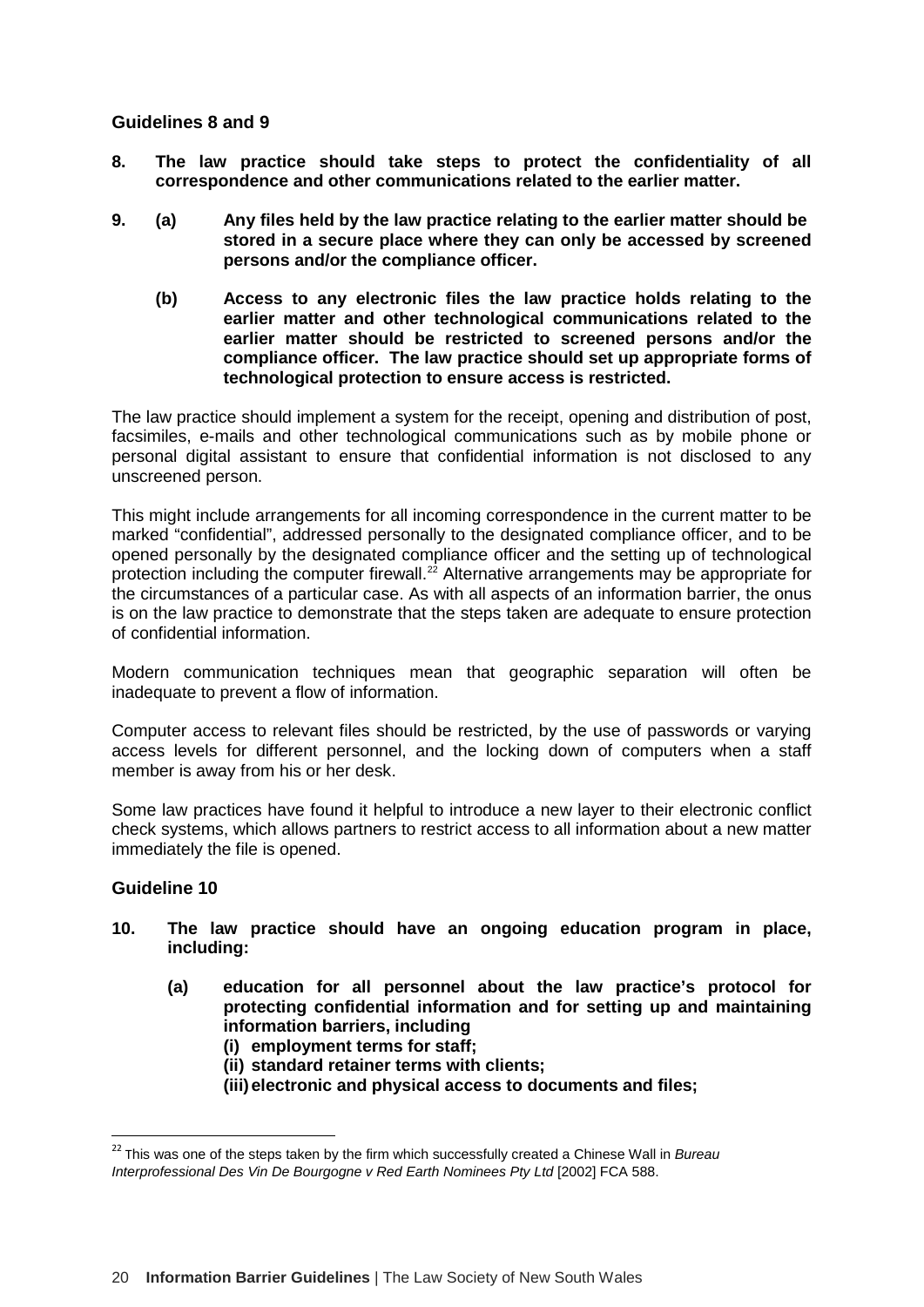- **(iv)firm culture on such issues as discussion of client matters only on a "need to know" basis;**
- **(v) sanctions for non-compliance; and**
- **(b) additional education for individuals involved in matters affected by an information barrier, including the arrangements in place for the particular case and sanctions for non-compliance.**

The education program should be in place before the information barrier is established. For that reason, all law practices are encouraged to implement an education program.

The program should ensure that all affected practitioners and staff (including both lawyers and support staff non-legally qualified staff) are made aware of the law practice's protocol on information barriers. It should consist of formal and regular training on duties of confidentiality and responsibilities under information barriers, including the dangers of inadvertent disclosure. These general sessions may (if they meet the criteria set out in the *Legal Profession Uniform Continuing Professional Development (Solicitors) Rules 2015*), accrue points towards the compulsory ethics component of the continuing professional development scheme.

The law practice should always ensure that new staff are aware of the protocol and their obligations. In addition to educational sessions, these should therefore be included in the law practice's policy manual.

Where an information barrier has been established, there should be additional ongoing education for all staff directly affected. Separate sessions should be conducted for staff involved with the earlier matter and staff involved with the current matter, to limit their interaction with each other. These may be appropriately conducted by the designated compliance officer. Targeted sessions relating to a particular matter will not normally accrue continuing professional development scheme points.